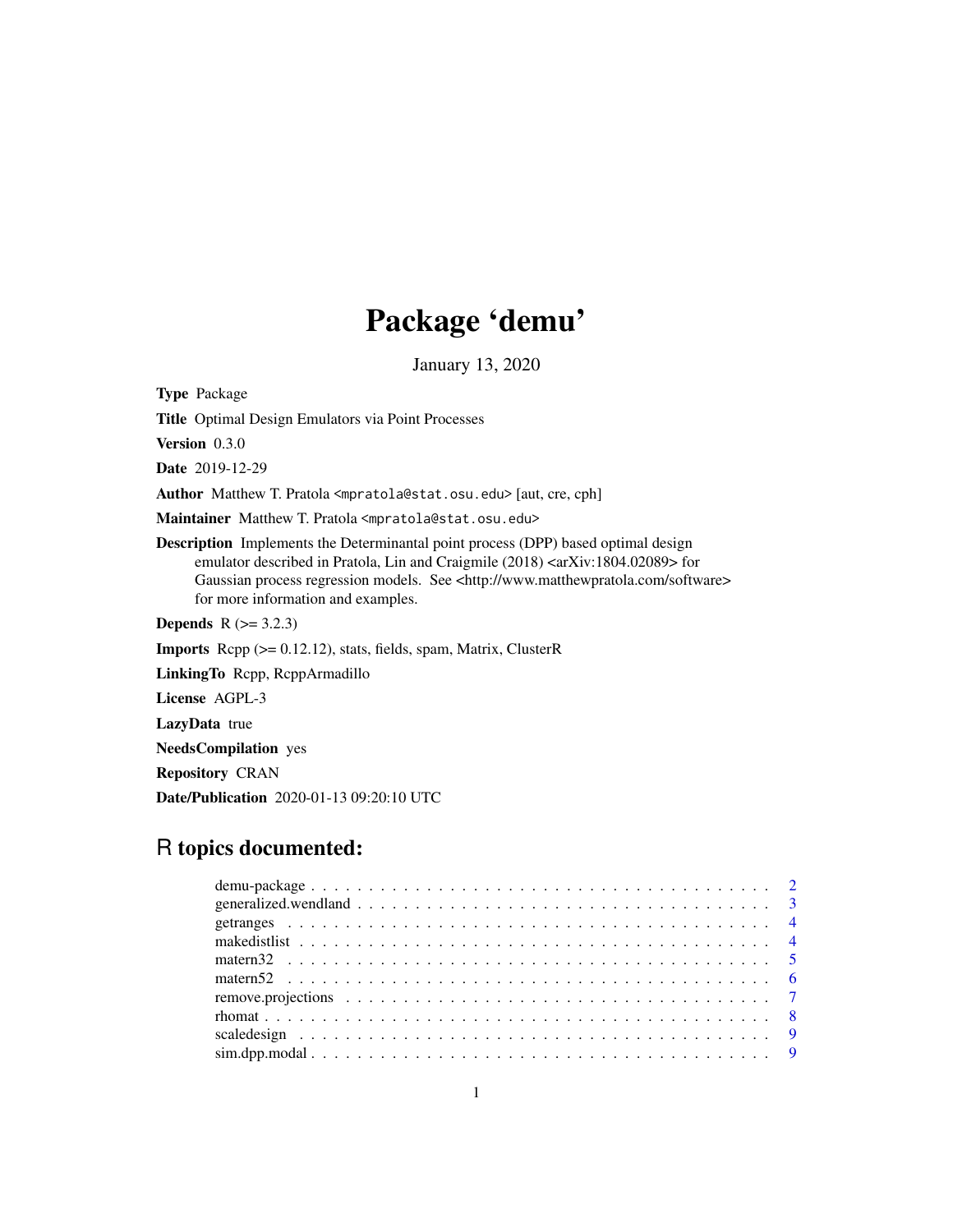#### <span id="page-1-0"></span>2 demu-package

|       | $\sin \theta$ , $\sin \theta$ , $\sin \theta$ , $\sin \theta$ , $\sin \theta$ , $\sin \theta$ , $\sin \theta$ , $\sin \theta$ , $\sin \theta$ , $\sin \theta$ , $\sin \theta$ , $\sin \theta$ , $\sin \theta$ , $\sin \theta$ , $\sin \theta$ , $\sin \theta$ , $\sin \theta$ , $\sin \theta$ , $\sin \theta$ , $\sin \theta$ , $\sin \theta$ , $\sin \theta$ , $\sin \theta$ , $\sin \theta$ , $\sin \theta$ , $\sin \theta$ , $\sin \theta$ , $\sin \theta$ |  |
|-------|---------------------------------------------------------------------------------------------------------------------------------------------------------------------------------------------------------------------------------------------------------------------------------------------------------------------------------------------------------------------------------------------------------------------------------------------------------------|--|
|       |                                                                                                                                                                                                                                                                                                                                                                                                                                                               |  |
|       |                                                                                                                                                                                                                                                                                                                                                                                                                                                               |  |
|       |                                                                                                                                                                                                                                                                                                                                                                                                                                                               |  |
|       |                                                                                                                                                                                                                                                                                                                                                                                                                                                               |  |
|       |                                                                                                                                                                                                                                                                                                                                                                                                                                                               |  |
|       |                                                                                                                                                                                                                                                                                                                                                                                                                                                               |  |
|       |                                                                                                                                                                                                                                                                                                                                                                                                                                                               |  |
| Index |                                                                                                                                                                                                                                                                                                                                                                                                                                                               |  |

<span id="page-1-1"></span>demu-package demu *is an open-source R package implementing a Gaussian process optimal design emulator based on Determinantal point processes.*

#### Description

demu implements a determinantal point process emulator for probabilistically sampling optimal designs for Gaussian process (GP) regression models. Currently, demu is a proof of concept implementation that implements basic DPP sampling, conditional DPP sampling for drawing designs of fixed size n, sequential DPP sampling to build designs iteratively and a faster C++ implementation of the conditional DPP sampler using sparse matrices. The package supports popular stationary correlation functions commonly used in GP regression models, including the Gaussian and Wendland correlation functions.

#### Details

The main model fitting functions in the package include sim.dpp.modal() for dense correlation matrices and sim.dpp.modal.fast() for sparse correlation matrices. These functions use a gridbased approximation to sample from the relevant DPP model.

#### Author(s)

Matthew T. Pratola <mpratola@stat.osu.edu> [aut, cre, cph]

#### References

Pratola, Matthew T., Lin, C. Devon, and Craigmile, Peter. (2018) Optimal Design Emulators: A Point Process Approach. *arXiv:1804.02089*.

#### See Also

[sim.dpp.modal](#page-8-1)[,sim.dpp.modal.fast,](#page-10-1)[sim.dpp.modal.seq](#page-17-1)[,sim.dpp.modal.fast.seq](#page-11-1)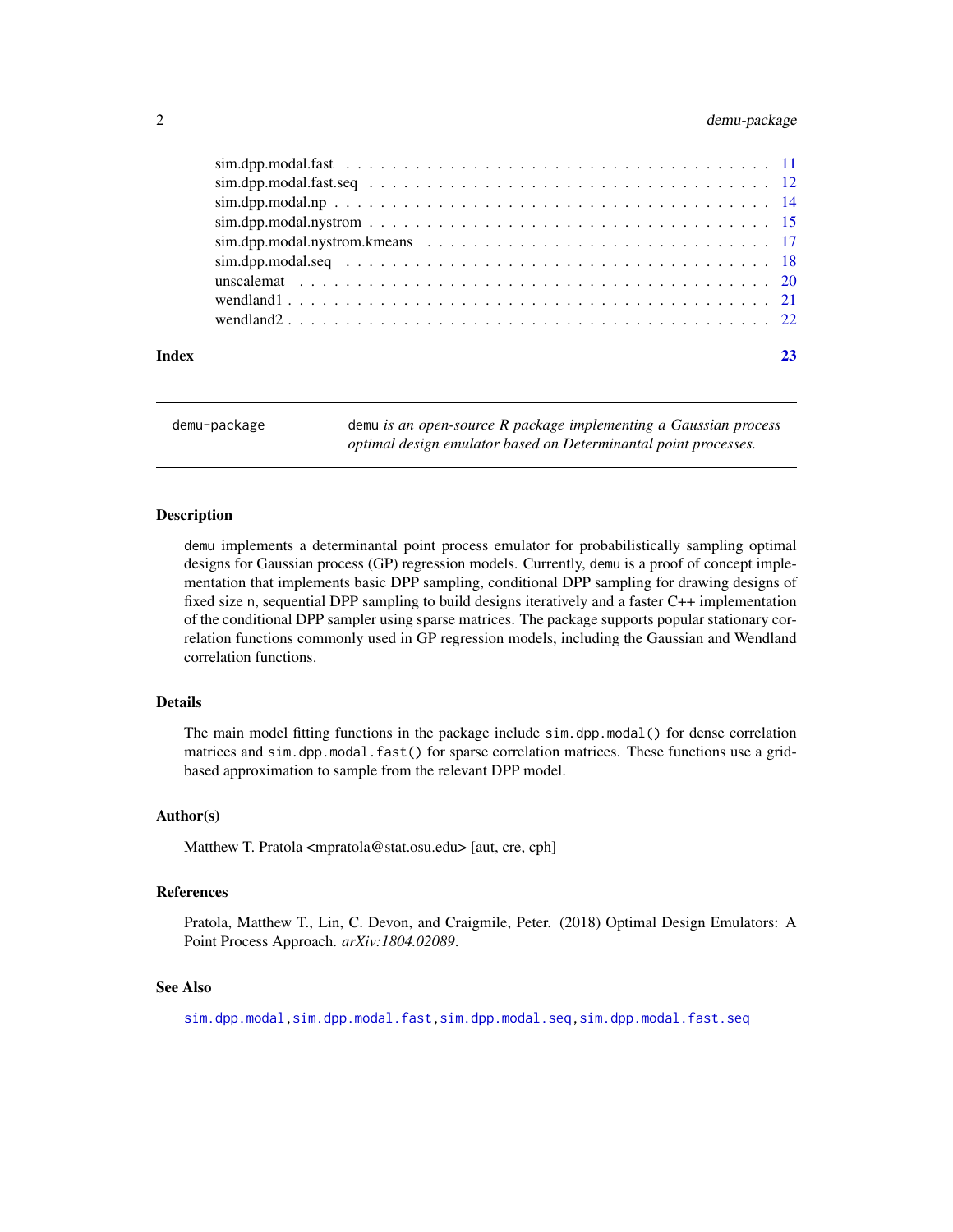<span id="page-2-1"></span><span id="page-2-0"></span>generalized.wendland *Calculate the correlation matrix according to the generalized Wendland model.*

#### Description

generalized.wendland() is a helper function that constructs a correlation matrix according to the generalized Wendland model with lengthscales given by the parameter vector theta. When kap=0 the correlation model corresponds to the Askey correlation model. The design must have been already formated in distlist format using the function makedistlist().

#### Usage

```
generalized.wendland(l.d,theta, kap)
```
#### Arguments

| 1.d   | Current design distance matrices in distlist format |
|-------|-----------------------------------------------------|
| theta | A vector of range parameters                        |
| kap   | A non-negative scalar parameter                     |

#### Value

A list containing the constructed correlation matrix.

#### See Also

[demu-package](#page-1-1) [rhomat](#page-7-1) [matern32](#page-4-1) [matern52](#page-5-1) [wendland1](#page-20-1) [wendland2](#page-21-1)

#### Examples

```
library(demu)
```

```
design=matrix(runif(10,0,1),ncol=2,nrow=5)
theta=0.3
kap=3
l.d=makedistlist(design)
R=generalized.wendland(l.d,theta,kap)$R
R
```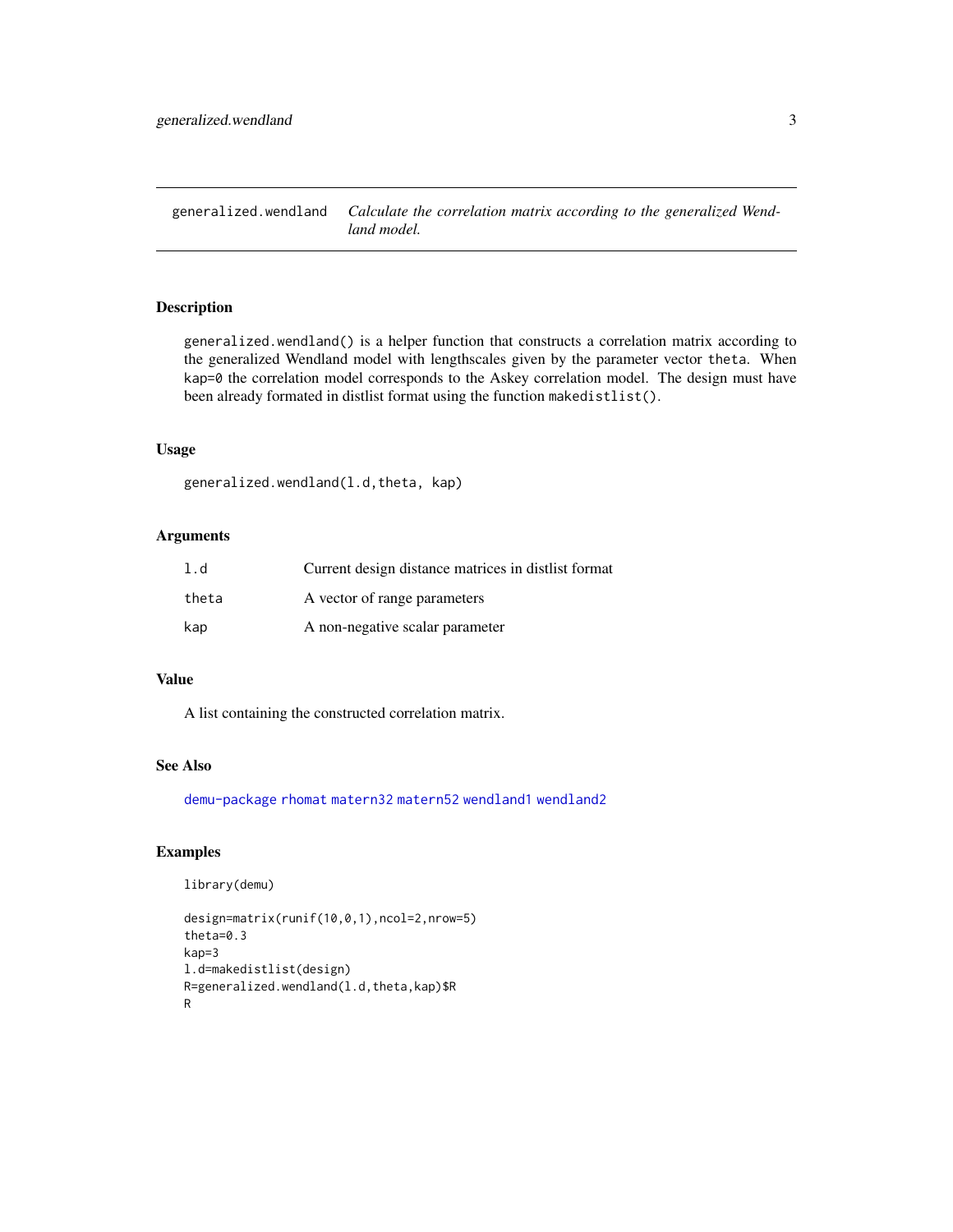#### Description

getranges() is a helper function to get the lower/upper bounds of variables in a design matrix, used for rescaling the inputs to the [0, 1] hypercube.

#### Usage

```
getranges(design)
```
#### Arguments

design An  $n \times p$  matrix of input settings

#### Value

A  $p \times 2$  matrix with the lower and upper bounds (rounded to nearest integer value) of all p variables in the design matrix.

#### Examples

library(demu)

design=matrix(runif(10,1,5),ncol=2,nrow=5) getranges(design)

makedistlist *Make list of distance matrices for calculating GP correlation matrices.*

#### Description

makedistlist() is a helper function used to setup the difference matrices that are used by the DPP models.

#### Usage

makedistlist(design)

#### Arguments

design An  $n \times p$  matrix of input settings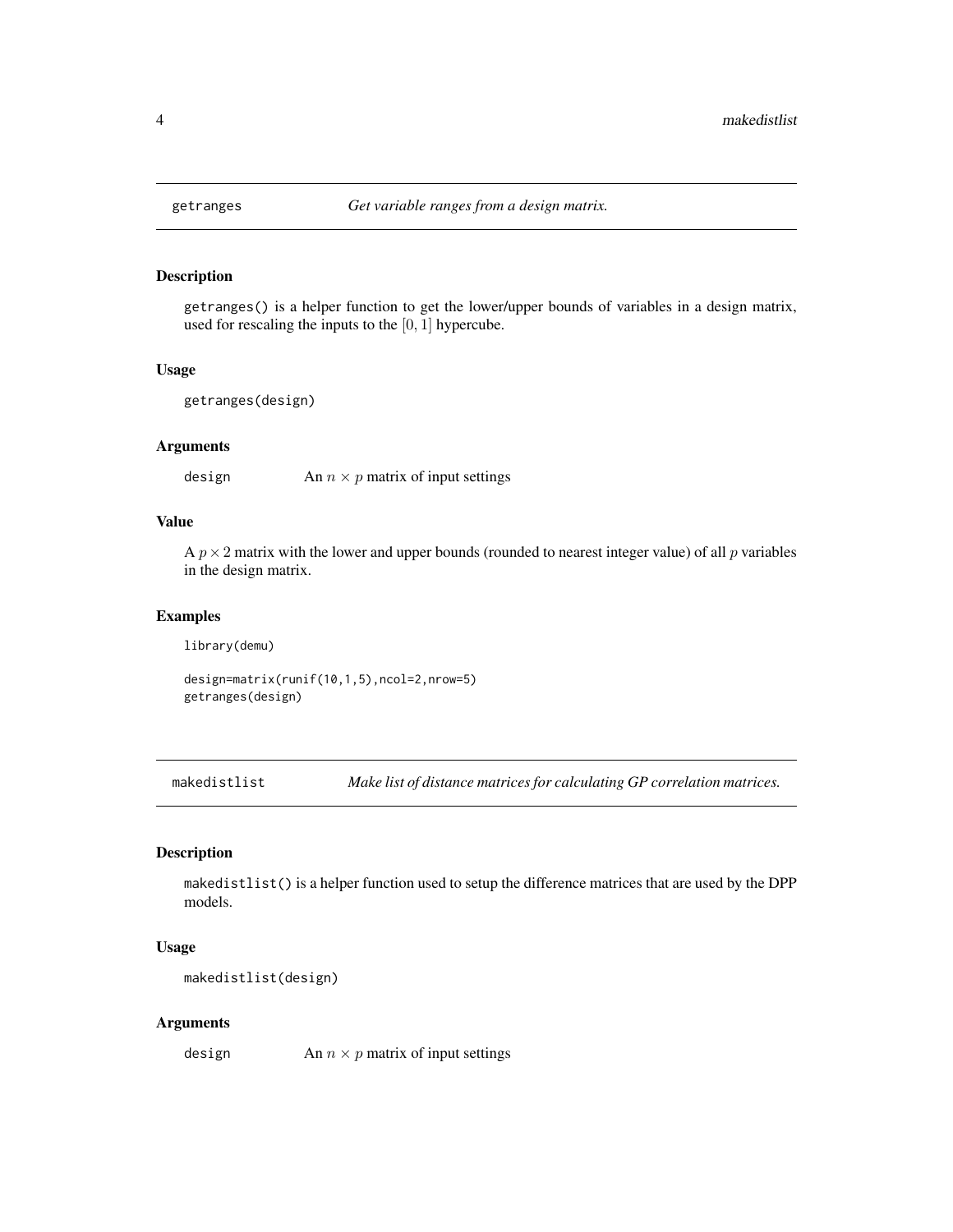#### <span id="page-4-0"></span> $\mu$ matern $32$  5

#### Value

A list of p matrices, each of dimension  $n \times n$  that contain the outer subtractions of each variable in the design matrix.

#### See Also

[getranges](#page-3-1) [scaledesign](#page-8-2)

#### Examples

library(demu)

```
design=matrix(runif(10,1,5),ncol=2,nrow=5)
r=getranges(design)
design=scaledesign(design,r)
l.v=makedistlist(design)
```
<span id="page-4-1"></span>matern32 *Calculate the correlation matrix according to the Matern model with*  $\nu = 3/2$ .

#### Description

matern32() is a helper function that constructs a correlation matrix according to the Matern model with parameter  $\nu = 3/2$  and lengthscales given by the parameter vector theta. The design must have been already formated in distlist format using the function makedistlist().

#### Usage

matern32(l.d,theta)

#### Arguments

| 1.d   | Current design distance matrices in distlist format |
|-------|-----------------------------------------------------|
| theta | A vector of range parameters                        |

#### Value

A list containing the constructed correlation matrix.

#### See Also

[demu-package](#page-1-1) [rhomat](#page-7-1) [matern52](#page-5-1) [wendland1](#page-20-1) [wendland2](#page-21-1) [generalized.wendland](#page-2-1)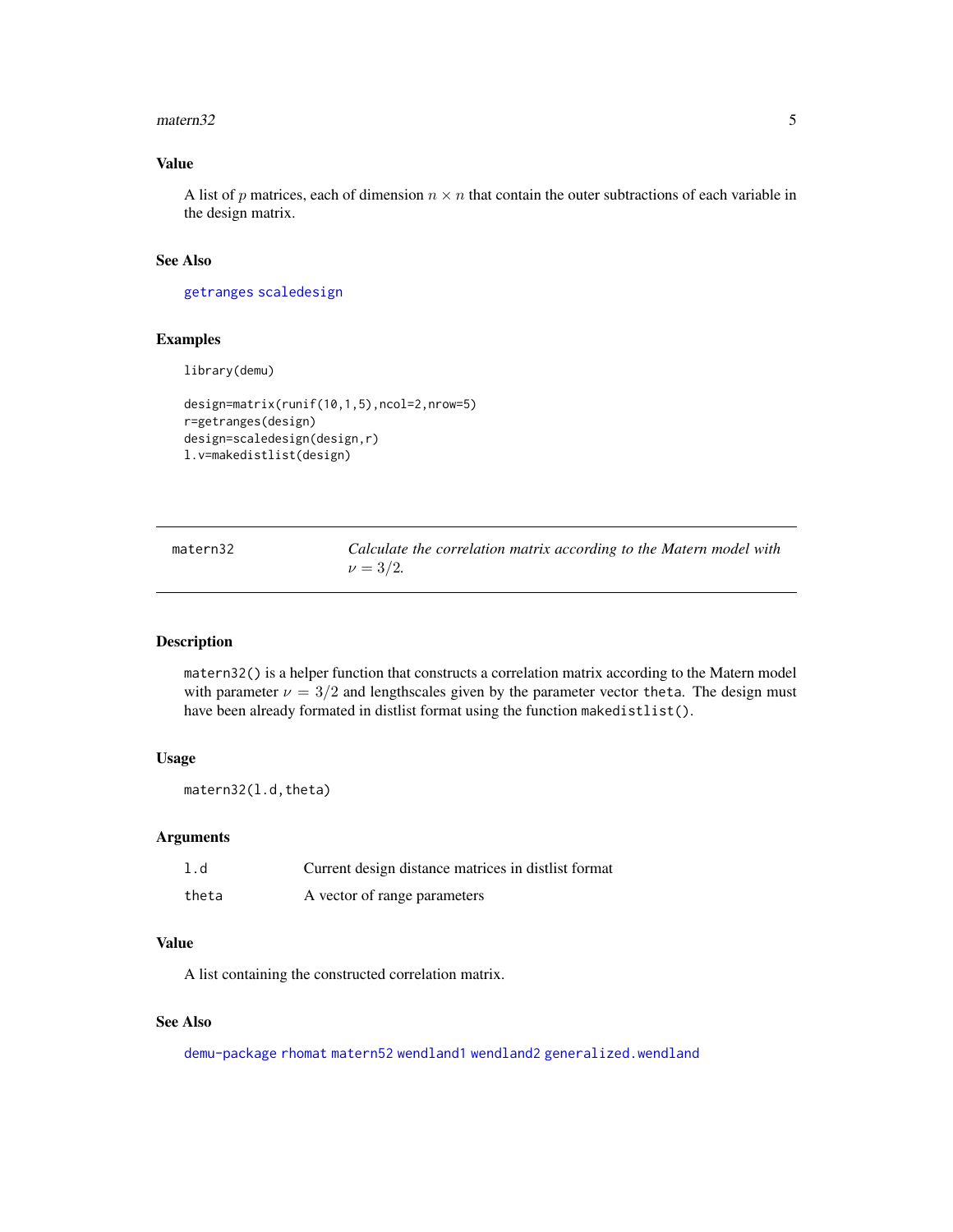#### Examples

library(demu)

```
design=matrix(runif(10,0,1),ncol=2,nrow=5)
theta=rep(0.2,2)
l.d=makedistlist(design)
R=matern32(l.d,theta)$R
R
```
<span id="page-5-1"></span>matern52 *Calculate the correlation matrix according to the Matern model with*  $\nu = 5/2$ .

#### Description

matern52() is a helper function that constructs a correlation matrix according to the Matern model with parameter  $\nu = 5/2$  and lengthscales given by the parameter vector theta. The design must have been already formated in distlist format using the function makedistlist().

#### Usage

matern52(l.d,theta)

#### Arguments

| 1.d   | Current design distance matrices in distlist format |
|-------|-----------------------------------------------------|
| theta | A vector of range parameters                        |

#### Value

A list containing the constructed correlation matrix.

#### See Also

[demu-package](#page-1-1) [rhomat](#page-7-1) [matern32](#page-4-1) [wendland1](#page-20-1) [wendland2](#page-21-1) [generalized.wendland](#page-2-1)

#### Examples

```
design=matrix(runif(10,0,1),ncol=2,nrow=5)
theta=rep(0.2,2)
l.d=makedistlist(design)
R=matern52(l.d,theta)$R
R
```
<span id="page-5-0"></span>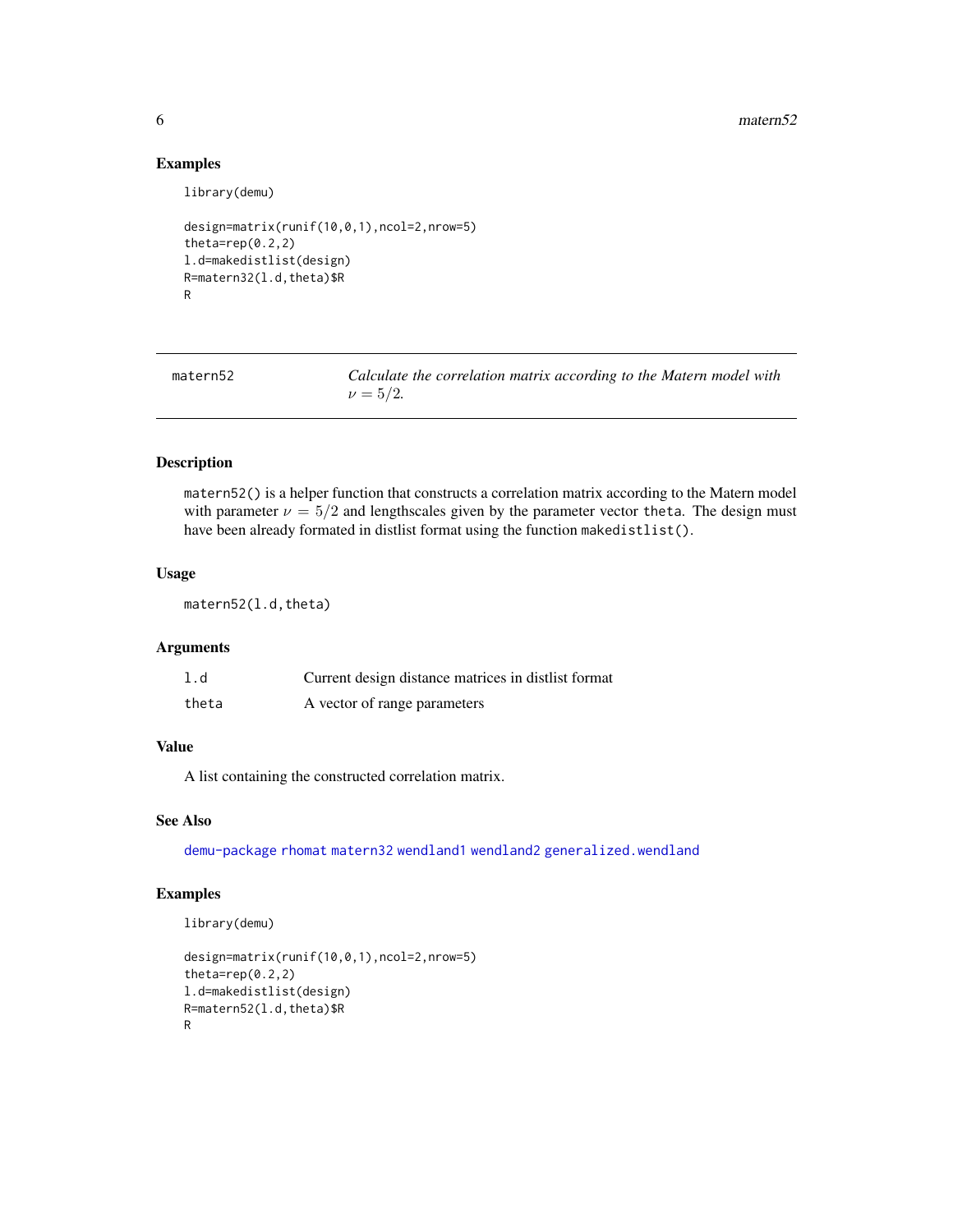<span id="page-6-0"></span>remove.projections *Identify candidate points making up all marginal subprojections of an existing design.*

#### Description

remove.projections() is a helper function to identify all lower-dimensional marginal projection points of the existing design points indexed by curpts. This function can be used to remove a subset of points from the *candidate set* in order to enforce non-collapsingness of when sequentially adding design points.

#### Usage

remove.projections(curpts,X)

#### Arguments

| curpts | Indices of points currently in the design |
|--------|-------------------------------------------|
| X      | An n x p matrix of all candidate points   |

#### Value

A list containing the vector curpts, the vector projpts which contains the identified projection points of the current design, and allpts.

#### See Also

[demu-package](#page-1-1) [sim.dpp.modal.seq](#page-17-1)

#### Examples

library(demu)

```
n1=3
n2=3
n3=3
rho=rep(1e-10,2)
ngrid=10
x=seq(0,1,length=ngrid)
X=as.matrix(expand.grid(x,x))
l.d=makedistlist(X)
# Initial design
R=rhomat(l.d,rho)$R
pts.1=sim.dpp.modal(R,n1)
pts.1.proj=remove.projections(pts.1,X)
```
# Plot - design points in black, design+projection points in grey.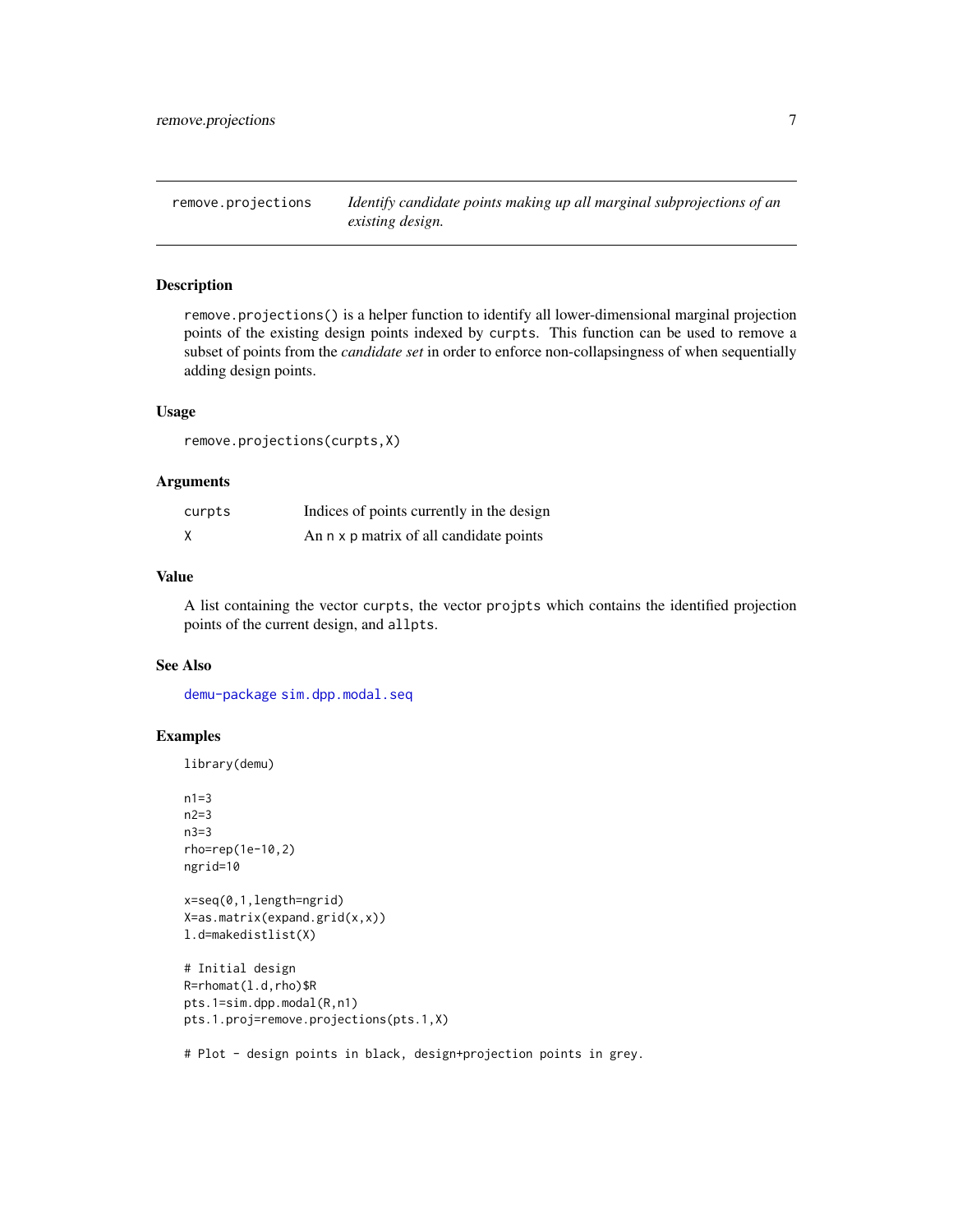8 **8** *n n n* **<b>***n n n n n n n n n* 

```
#plot(X, xlim=c(0, 1), ylim=c(0, 1))#points(X[pts.1.proj$projpts,],pch=20,cex=2,col="grey")
#points(X[pts.1,],pch=20,cex=2)
```
<span id="page-7-1"></span>rhomat *Calculate the correlation matrix according to the squared exponential family of models.*

#### Description

rhomat() is a helper function that constructs a correlation matrix according to the squared exponential model with parameterized by correlation parameters rho taking values in [0,1) and the exponent parameter alpha. The default of alpha=2 results in the Gaussian correlation while selecting alpha=1 corresponds to the Exponential correlation model. The design must have been already formated in distlist format using the function makedistlist().

#### Usage

rhomat(l.d,rho,alpha=2)

#### Arguments

| l.d   | Current design distance matrices in distlist format            |
|-------|----------------------------------------------------------------|
| rho   | A vector of correlation parameters taking on values in $[0,1)$ |
| alpha | Exponent parameter                                             |

#### Value

A list containing the constructed correlation matrix.

#### See Also

[demu-package](#page-1-1) [matern52](#page-5-1) [wendland1](#page-20-1) [wendland2](#page-21-1) [generalized.wendland](#page-2-1)

#### Examples

```
design=matrix(runif(10,0,1),ncol=2,nrow=5)
rho=rep(0.01,2)
l.d=makedistlist(design)
R=rhomat(l.d,rho)$R
R
```
<span id="page-7-0"></span>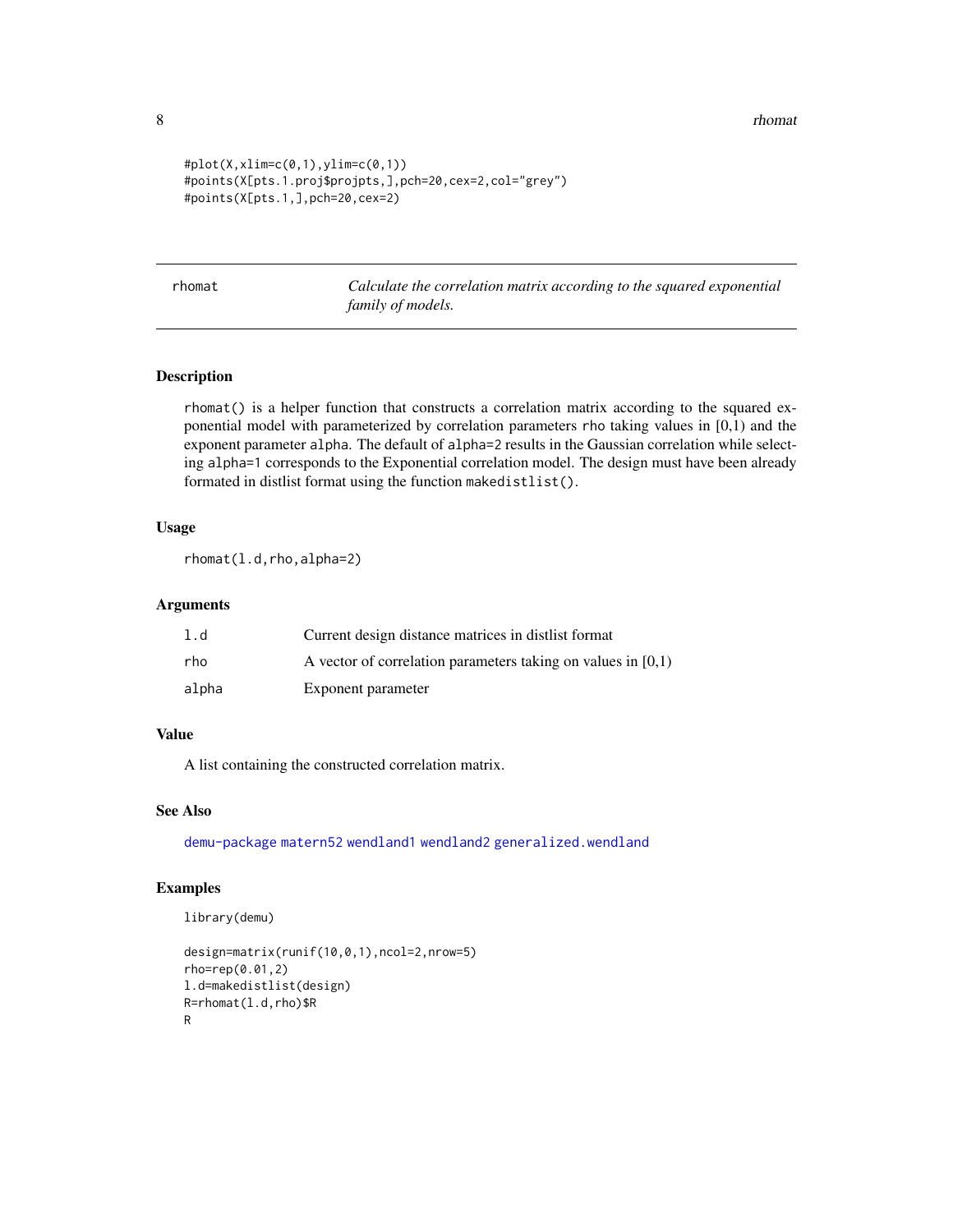<span id="page-8-2"></span><span id="page-8-0"></span>

#### Description

scaledesign() is a helper function to rescale a design to the  $[0, 1]$  hypercube using variable ranges previously extracted by a call to getranges().

#### Usage

```
scaledesign(design,r)
```
#### Arguments

| design | An $n \times p$ matrix of input settings                               |
|--------|------------------------------------------------------------------------|
|        | An $p \times 2$ matrix of variable ranges extracted from get ranges () |

#### Value

A  $n \times p$  design matrix rescaled to the [0, 1] hypercube.

#### See Also

[unscalemat](#page-19-1)

#### Examples

library(demu)

```
design=matrix(runif(10,1,5),ncol=2,nrow=5)
r=getranges(design)
scaledesign(design,r)
```
<span id="page-8-1"></span>sim.dpp.modal *Draw samples from the conditional DPP design emulator.*

#### Description

sim.dpp.modal() uses the DPP-based design emulator of Pratola et al. (2018) to draw a sample of the n-run optimal design for a Gaussian process regression model with stationary correlation function  $r(x, x')$ , where the entries of R are formed by evaluating  $r(x, x')$  over a grid of candidate locations.

#### Usage

```
sim.dpp.modal(R,n=0,eigs=NULL)
```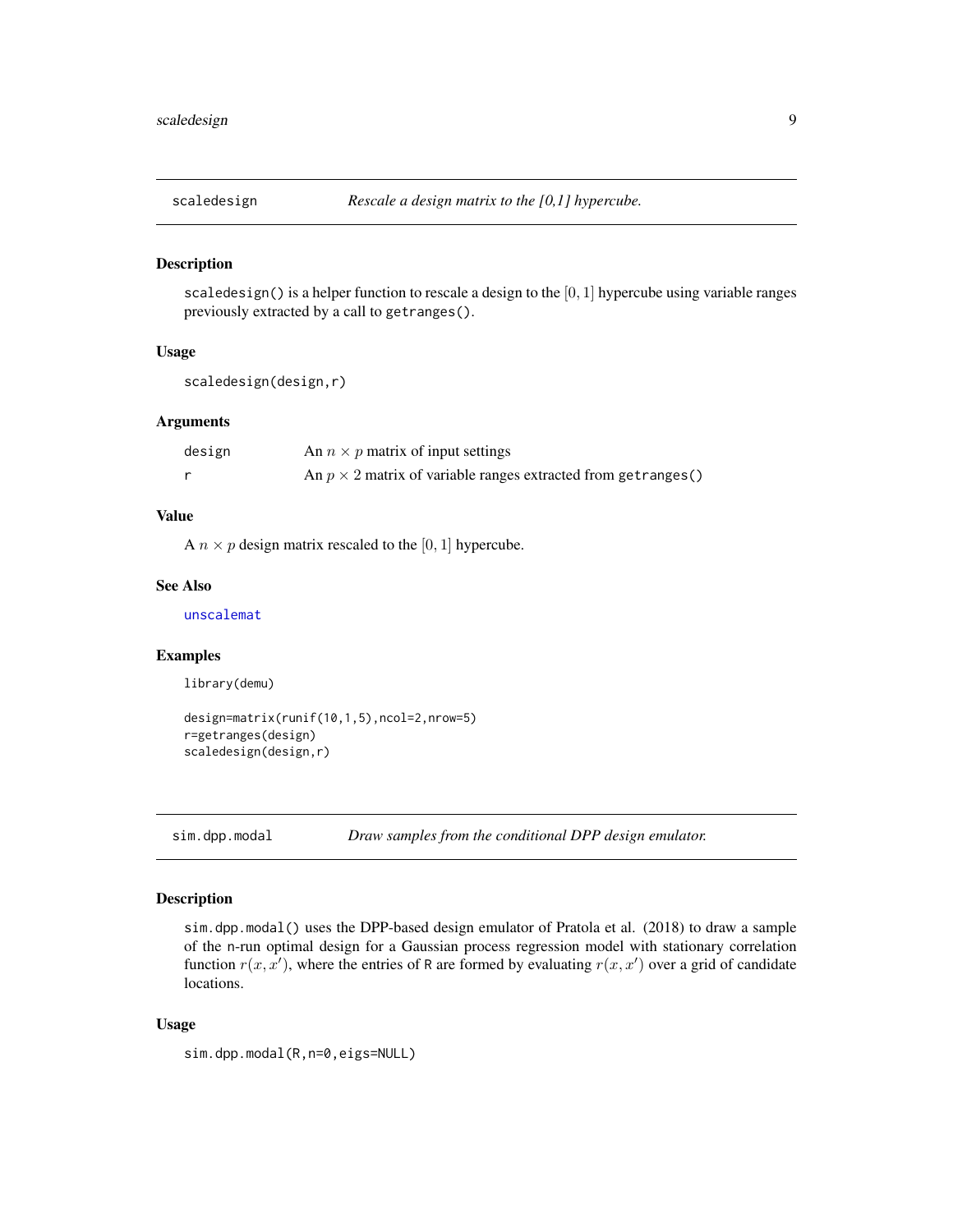#### <span id="page-9-0"></span>Arguments

|      | A correlation matrix evaluated over a grid of candidate design sites.                                       |
|------|-------------------------------------------------------------------------------------------------------------|
| n    | Size of the design to sample.                                                                               |
| eigs | One can alternatively pass the pre-computed eigendecomposition of the correla-<br>tion matrix instead of R. |

#### Details

For more details on the method, see Pratola et al. (2018). Detailed examples demonstrating the method are available at <http://www.matthewpratola.com/software>.

#### Value

A vector of indices to the sampled design sites.

#### References

Pratola, Matthew T., Lin, C. Devon, and Craigmile, Peter. (2018) Optimal Design Emulators: A Point Process Approach. *arXiv:1804.02089*.

#### See Also

[demu-package](#page-1-1) [sim.dpp.modal.fast](#page-10-1) [sim.dpp.modal.seq](#page-17-1)

#### Examples

```
library(demu)
# candidate grid
```

```
ngrid=20
x=seq(0,1,length=ngrid)
X=as.matrix(expand.grid(x,x))
l.d=makedistlist(X)
```

```
# draw design from DPP mode
n=21
rho=0.01
R=rhomat(l.d,rep(rho,2))$R
pts=sim.dpp.modal(R,n)
```

```
# Could plot the result:
# plot(X, xlim=c(0, 1), ylim=c(0, 1))# points(X[pts,],pch=20)
```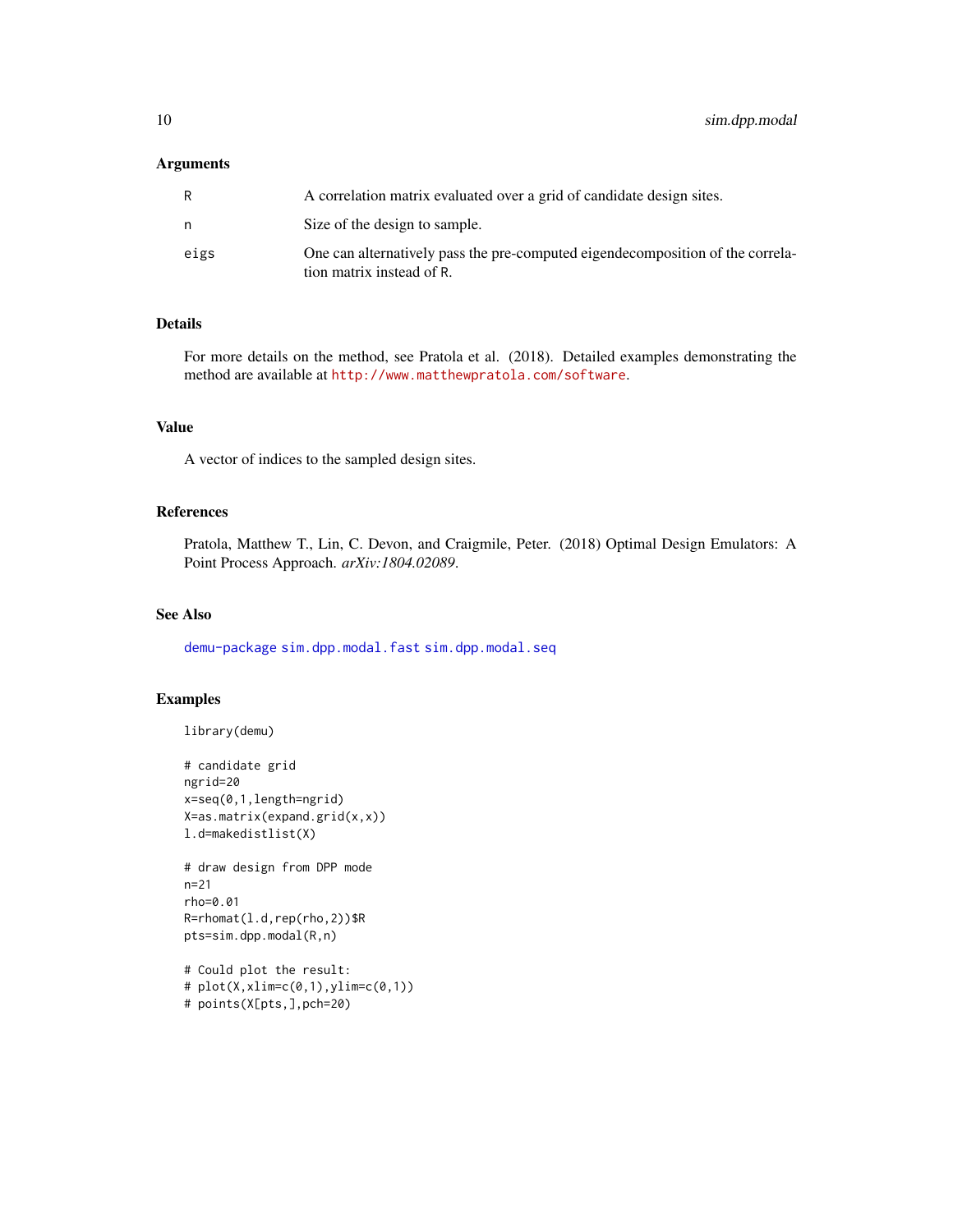<span id="page-10-1"></span><span id="page-10-0"></span>sim.dpp.modal.fast *Draw samples from the conditional DPP design emulator.*

#### **Description**

sim.dpp.modal.fast() is similar to sim.dpp.modal but is a C++ codepath that makes use of SPAM's sparse matrices to enable faster computation. It implements the DPP-based design emulator of Pratola et al. (2018) to draw a sample of the n-run optimal design for a Gaussian process regression model with compact correlation function  $r(x, x')$ , where the entries of R are formed by evaluating  $r(x, x')$  over a grid of candidate locations.

#### Usage

sim.dpp.modal.fast(R,n)

#### Arguments

| A sparse correlation matrix evaluated over a grid of candidate design sites. The |
|----------------------------------------------------------------------------------|
| sparse matrix should be of type dgCMatrix (see package spam).                    |
| Size of the design to sample.                                                    |

#### Details

For more details on the method, see Pratola et al. (2018). Detailed examples demonstrating the method are available at <http://www.matthewpratola.com/software>.

#### Value

A vector of indices to the sampled design sites.

#### References

Pratola, Matthew T., Lin, C. Devon, and Craigmile, Peter. (2018) Optimal Design Emulators: A Point Process Approach. *arXiv:1804.02089*.

#### See Also

[demu-package](#page-1-1) [sim.dpp.modal](#page-8-1) [sim.dpp.modal.seq](#page-17-1)

#### Examples

library(demu) library(fields) library(spam) library(Matrix) library(Rcpp)

# candidate grid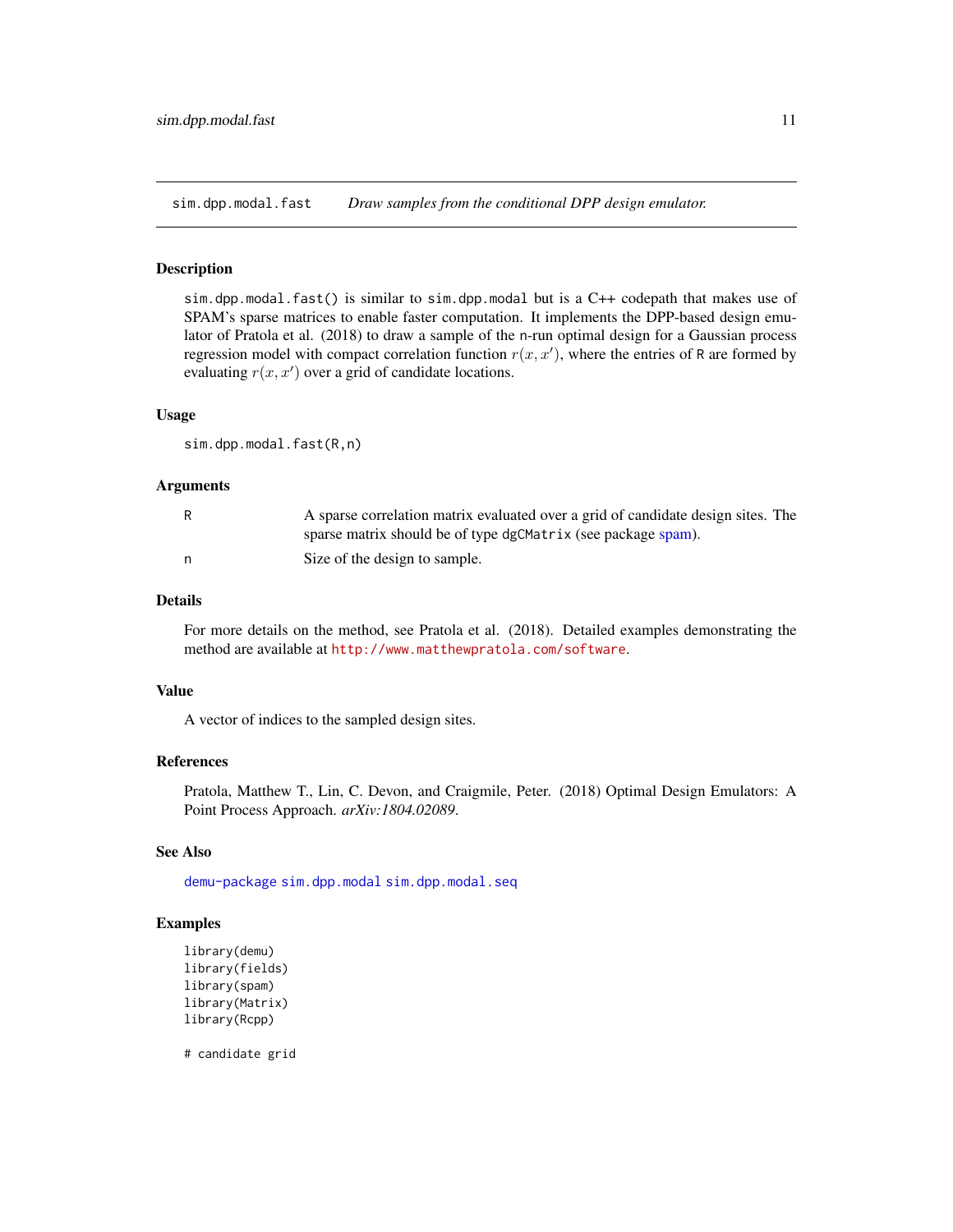```
ngrid=20
x=seq(0,1,length=ngrid)
X=as.matrix(expand.grid(x,x))
# draw design from DPP mode
n=21
theta=0.39
R.spam=wendland.cov(X,X,theta=theta,k=3)
R=as.dgCMatrix.spam(R.spam)
rm(R.spam)
pts=sim.dpp.modal.fast(R,n)
# Could plot the result:
# plot(X, xlim=c(0, 1), ylim=c(0, 1))# points(X[pts,],pch=20)
```
<span id="page-11-1"></span>sim.dpp.modal.fast.seq

*Draw sequential samples from the conditional DPP given previously sampled points already in the design.*

#### Description

sim.dpp.modal.fast.seq() is similar to sim.dpp.modal.fast but sequentially selects n additional points to add to the design given that the points in curpts are alread in the design from previous sequential iterations. It uses the C++ codepath that makes use of SPAM's sparse matrices to enable faster computation. It implements the DPP-based design emulator of Pratola et al. (2018) to draw a sequential sample of the n-run additional optimal design points for a Gaussian process regression model with compact correlation function  $r(x, x')$ , where the entries of R are formed by evaluating  $r(x, x')$  over a grid of candidate locations.

#### Usage

sim.dpp.modal.fast.seq(curpts, R,n)

#### Arguments

| curpts | A vector of indices to the candidate points that already appear in the design.                                                                    |
|--------|---------------------------------------------------------------------------------------------------------------------------------------------------|
| R      | A sparse correlation matrix evaluated over a grid of candidate design sites. The<br>sparse matrix should be of type dgCMatrix (see package spam). |
| n.     | Size of the design to sample.                                                                                                                     |

## Details

For more details on the method, see Pratola et al. (2018). Detailed examples demonstrating the method are available at <http://www.matthewpratola.com/software>.

<span id="page-11-0"></span>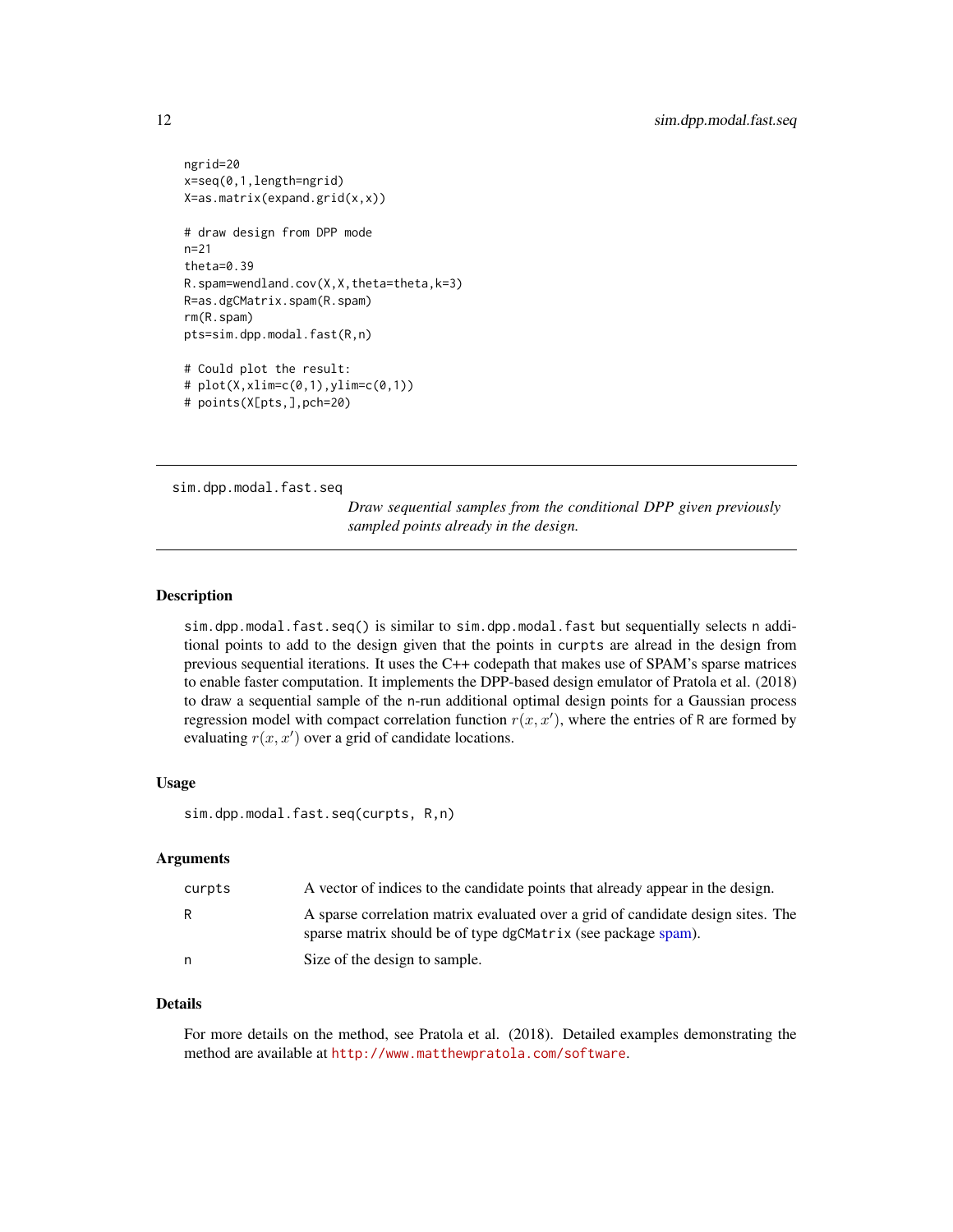#### <span id="page-12-0"></span>Value

A vector of indices to the sampled design sites.

#### References

Pratola, Matthew T., Lin, C. Devon, and Craigmile, Peter. (2018) Optimal Design Emulators: A Point Process Approach. *arXiv:1804.02089*.

#### See Also

[demu-package](#page-1-1) [sim.dpp.modal.fast](#page-10-1) [sim.dpp.modal](#page-8-1)

#### Examples

```
library(demu)
library(fields)
library(spam)
library(Matrix)
```
 $n1=3$  $n2=3$ n3=3 rho=0.2 ngrid=10

x=seq(0,1,length=ngrid) X=as.matrix(expand.grid(x,x)) l.d=makedistlist(X)

```
# Initial design
R.spam=wendland.cov(X,X,theta=rho,k=3)
R=as.dgCMatrix.spam(R.spam)
pts.1=sim.dpp.modal.fast(R,n1)
pts.1.proj=remove.projections(pts.1,X)
```

```
# Next sequential step, removing projections
pts.2=sim.dpp.modal.fast.seq(pts.1.proj$allpts,R,n2)
design=c(pts.1,pts.2$pts.new)
pts.2.proj=remove.projections(design,X)
```

```
# Next sequential step, removing projections
pts.3=sim.dpp.modal.fast.seq(pts.2.proj$allpts,R,n3)
design=c(design,pts.3$pts.new)
```

```
# Or, starting with the initial design, don't remove projections
pts.2=sim.dpp.modal.fast.seq(pts.1,R,n2)
designB=c(pts.1,pts.2$pts.new)
```

```
pts.3=sim.dpp.modal.fast.seq(designB,R,n3)
designB=c(designB,pts.3$pts.new)
```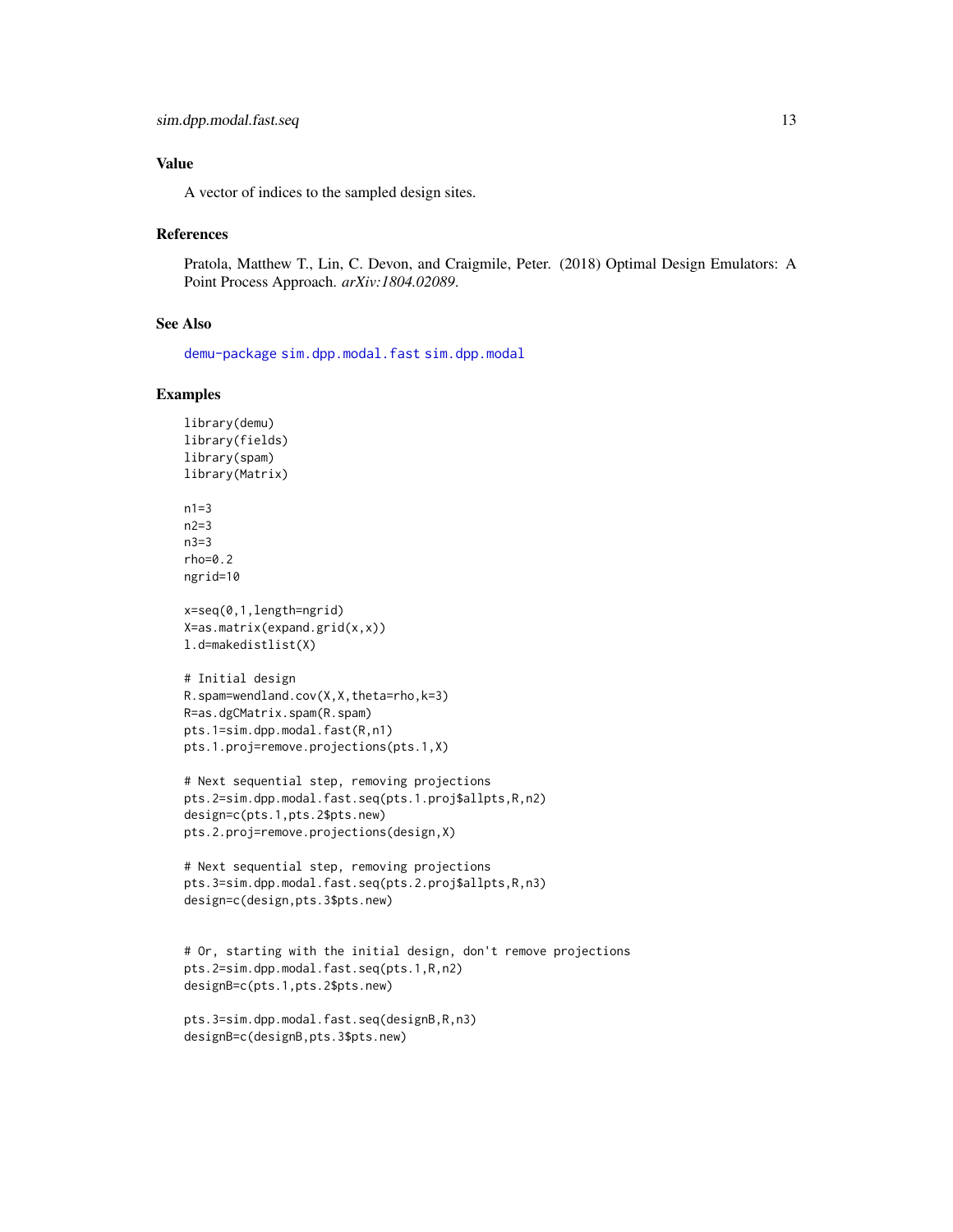```
# Plot the result:
#par(mfrow=c(1,3))
#plot(X,xlim=c(0,1),ylim=c(0,1),main="Initial Design")
#points(X[pts.1,],pch=20,cex=2)
#
#plot(X,xlim=c(0,1),ylim=c(0,1),main="+3x2 remove projections")
#points(X[design,],pch=20,cex=2)
#
#plot(X,xlim=c(0,1),ylim=c(0,1),main="+3x2 not removing projections")
#points(X[designB,],pch=20,cex=2)
```
sim.dpp.modal.np *Draw samples from the conditional DPP design emulator using a kmeans-based Nystrom approximation.*

#### Description

sim.dpp.modal.np() uses sim.dpp.modal.nystrom.kmeans() to draw a design of n points in p dimensions using the kmeans-based Nystrom approximation of Zhang and Kwok (2010) and the DPP-based design emulator of Pratola et al. (2018). The design constructed assumes a Gaussian process regression model with stationary correlation function  $r(x, x')$ , where the entries of R are formed by evaluating  $r(x, x')$  over a set of landmarks chosen by the kmeans algorithm, and the resulting eigenvectors are projected into the higher dimensional space using the Nystrom approximation. Additional options for sim.dpp.modal.nystrom.kmeans() can be passed to alter the construction of the landmark set.

#### Usage

 $sim.dpp.modal.np(n,p,N,rho,m=max(ceiling(N*0.1),n),...)$ 

#### Arguments

| n                       | Size of the desired design.                                                                   |
|-------------------------|-----------------------------------------------------------------------------------------------|
| p                       | Dimension of the desired design.                                                              |
| N                       | Number of kernel approximation points drawn uniformly from the p-dimensional<br>design space. |
| rho                     | The $p \times 1$ parameter vector for the Gaussian correlation model.                         |
| m                       | Number of landmark points to use in constructing the kmeans-based Nystrom<br>approximation.   |
| $\cdot$ $\cdot$ $\cdot$ | Additional options to pass to sim.dpp.modal.nystrom.kmeans() for drawing<br>the design.       |

#### Details

For more details on the method, see Pratola et al. (2018). Detailed examples demonstrating the method are available at <http://www.matthewpratola.com/software>.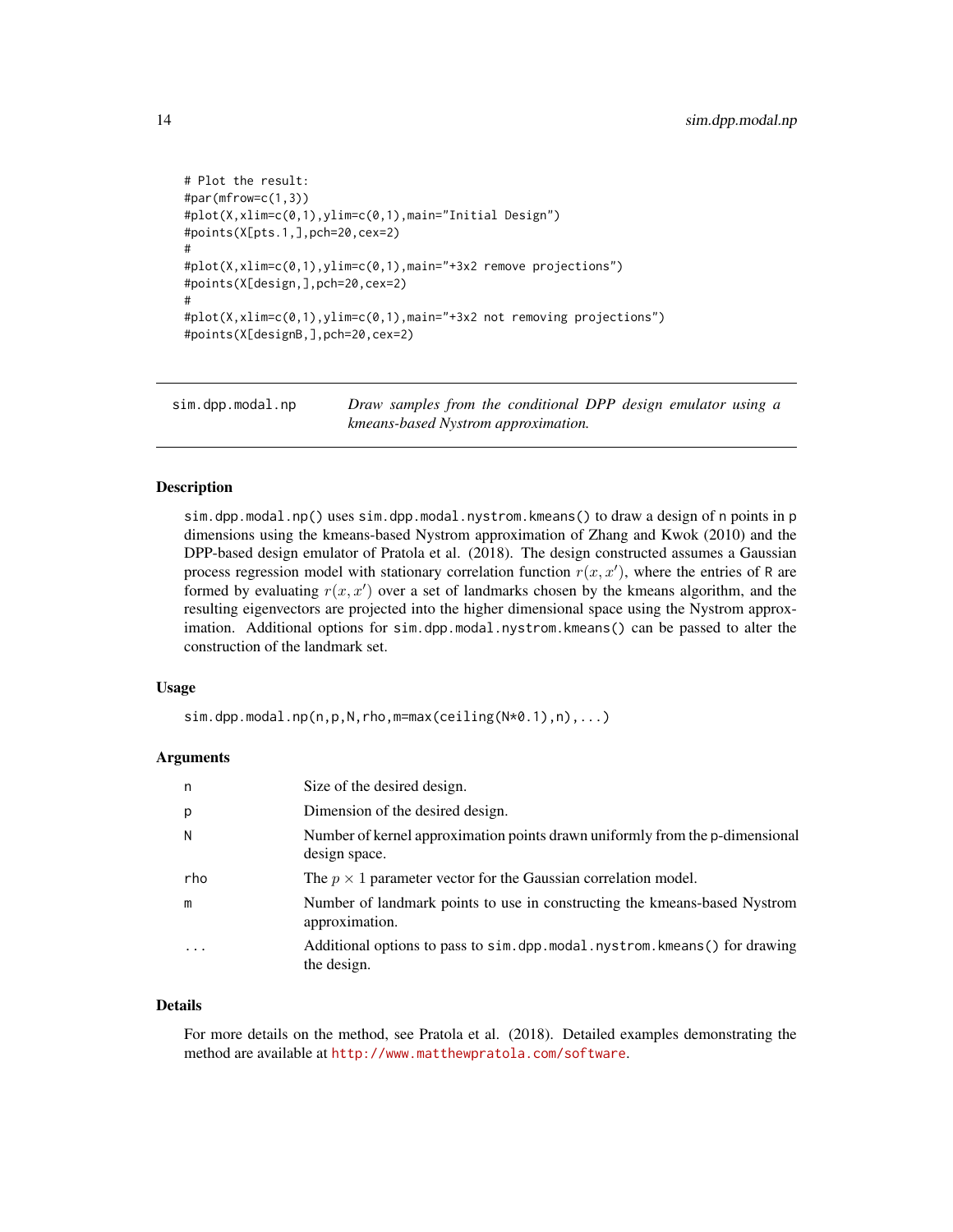#### <span id="page-14-0"></span>Value

A list containing a matrix which is the union of the  $N \times p$  uniformly sampled kernel approximation points and the m selected landmark sites, and the indices into this matrix of the selected design sites.

#### References

Pratola, Matthew T., Lin, C. Devon, and Craigmile, Peter. (2018) Optimal Design Emulators: A Point Process Approach. *arXiv:1804.02089*.

Zhang, Kai and Kwok, James T. (2010) Clustered Nystrom method for large scale manifold learning and dimension reduction. *IEEE Transactions on Neural Networks*, 21.10, 1576–1587. doi: [10.1109/](https://doi.org/10.1109/TNN.2010.2064786) [TNN.2010.2064786](https://doi.org/10.1109/TNN.2010.2064786)

#### See Also

[demu-package](#page-1-1) [sim.dpp.modal](#page-8-1) [sim.dpp.modal.nystrom.kmeans](#page-16-1)

#### Examples

```
library(demu)
n=50
p=5N=500
rho=rep(0.01,5)
samp=sim.dpp.modal.np(n,p,N,rho)
# Could plot the result:
# pchvec=rep(1,nrow(samp$X))
# pchvec[samp$pts]=20
# cexvec=rep(0.1,nrow(samp$X))
# cexvec[samp$pts]=1
# colvec=rep("black",nrow(samp$X))
# colvec[samp$pts]="red"
# pairs(samp$X,pch=pchvec,cex=cexvec,col=colvec,xlim=c(0,1),ylim=c(0,1))
```
<span id="page-14-1"></span>sim.dpp.modal.nystrom *Draw samples from the conditional DPP design emulator using gridbased Nystrom approximation.*

#### **Description**

sim.dpp.modal.nystrom() uses the DPP-based design emulator of Pratola et al. (2018) to draw a sample of the n-run optimal design for a Gaussian process regression model with stationary correlation function  $r(x, x')$ , where the entries of R are formed by evaluating  $r(x, x')$  over a grid of candidate locations. This function uses a grid-based Nystrom approximation based on the passed matrix  $X$  to avoid constructing a large correlation matrix if dimension ngrid $\gamma$  and its subsequent eigendecomposition.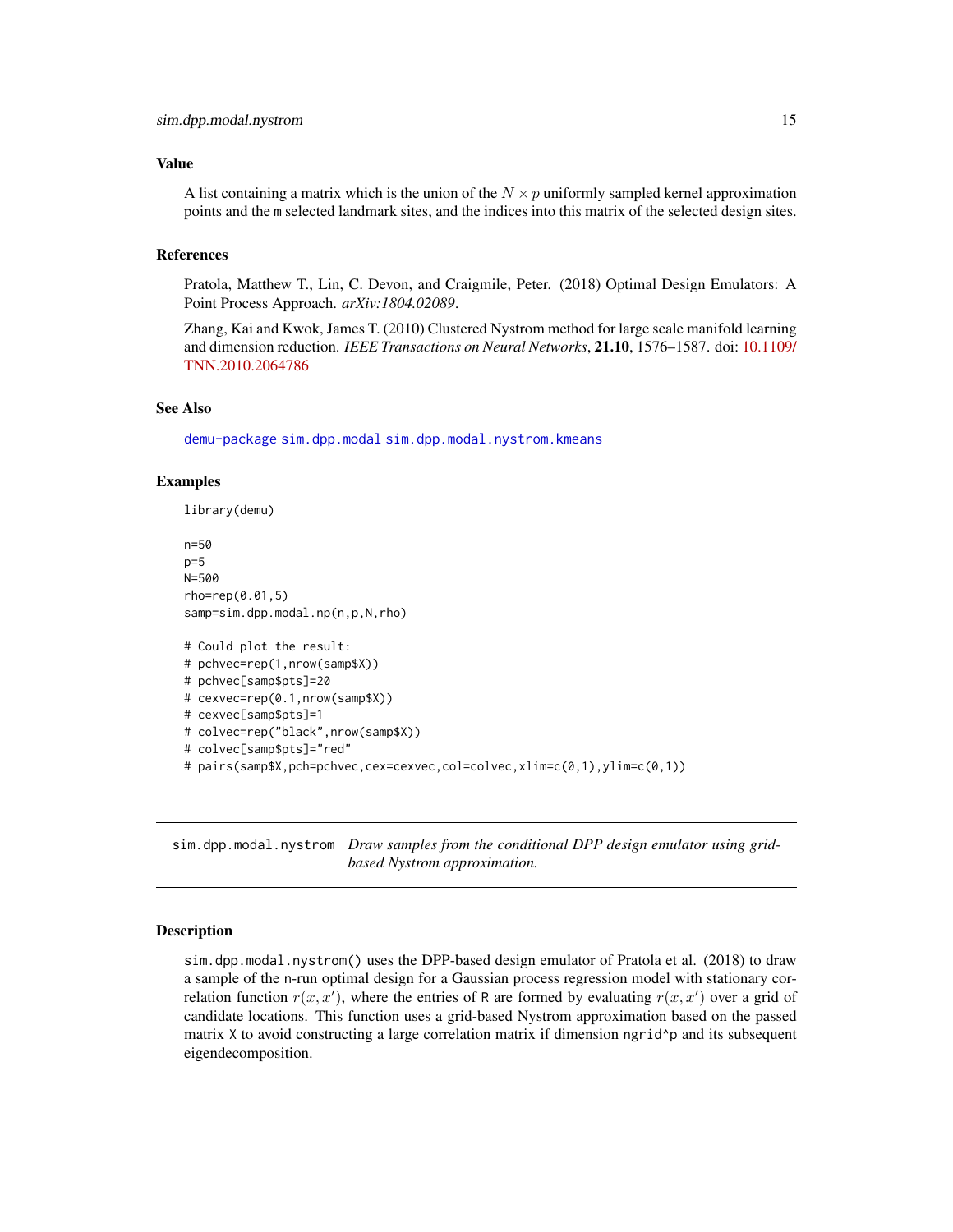<span id="page-15-0"></span>sim.dpp.modal.nystrom(Xin,rho,n=0,ngrid=NULL,method="Nystrom")

#### Arguments

| Xin    | A initial $n \times p$ matrix of points.                              |
|--------|-----------------------------------------------------------------------|
| rho    | The $p \times 1$ parameter vector for the Gaussian correlation model. |
| n      | Size of the design to sample from the candidate grid.                 |
| ngrid  | Size of the candidate grid will be ngrid p.                           |
| method | Type of approximation to use. Currently only supports "Nystrom".      |

#### Details

For more details on the method, see Pratola et al. (2018). Detailed examples demonstrating the method are available at <http://www.matthewpratola.com/software>.

#### Value

A list containing the candidate points constructed and the points selected as the design sites from this candidate set as well as their indices.

#### References

Pratola, Matthew T., Lin, C. Devon, and Craigmile, Peter. (2018) Optimal Design Emulators: A Point Process Approach. *arXiv:1804.02089*.

#### See Also

[demu-package](#page-1-1) [sim.dpp.modal](#page-8-1) [sim.dpp.modal.nystrom.kmeans](#page-16-1)

#### Examples

```
# Starting design
X=matrix(runif(10*2),ncol=2)
rho=rep(0.01,2)
n=10
ngrid=11
samp=sim.dpp.modal.nystrom(X,rho,n,ngrid)
samp$design
```

```
# Could plot the result:
# plot(samp$X,xlim=c(0,1),ylim=c(0,1))
# points(samp$X[samp$pts,],pch=20)
```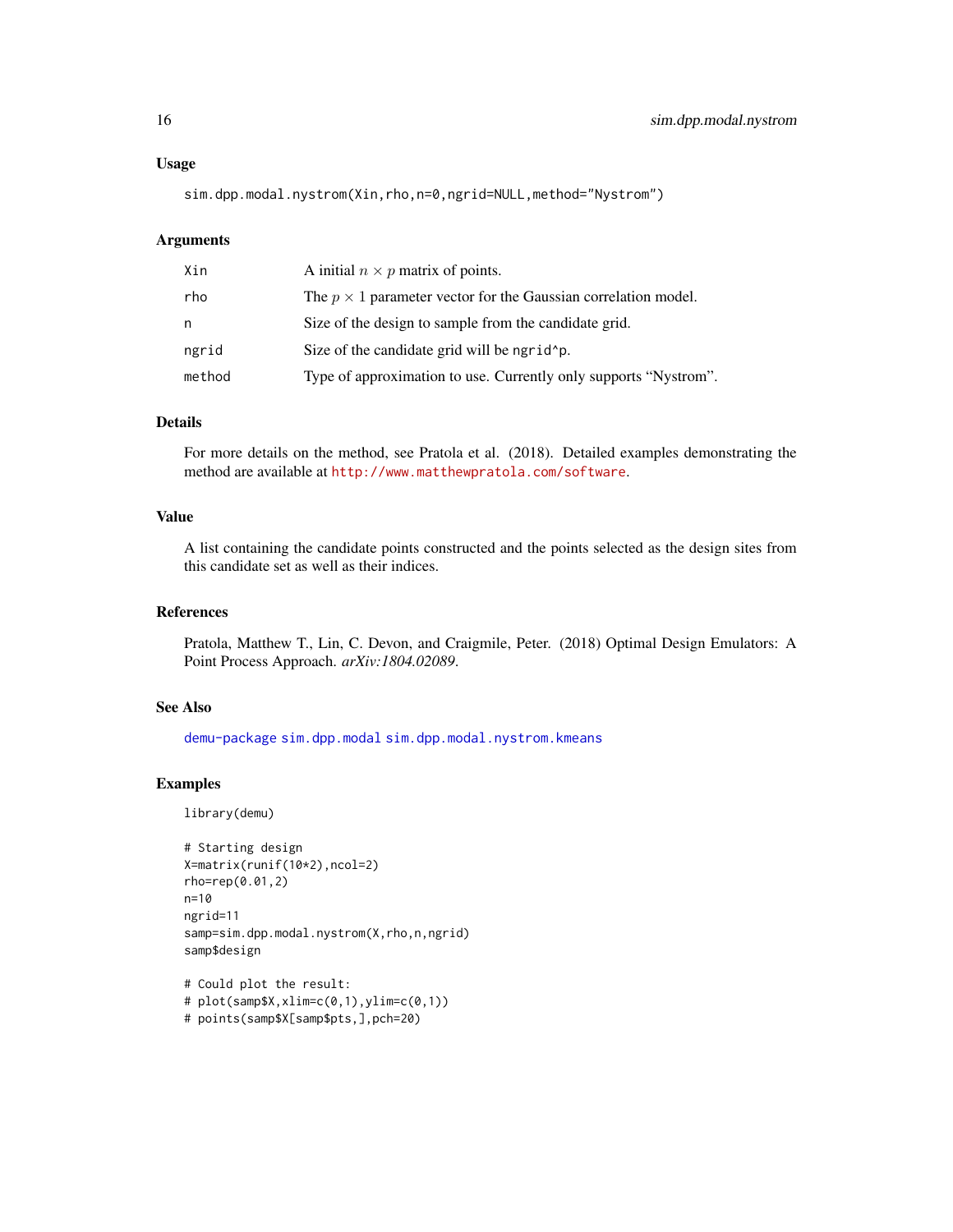<span id="page-16-1"></span><span id="page-16-0"></span>sim.dpp.modal.nystrom.kmeans

*Subsample an observational dataset using the conditional DPP design emulator with a kmeans-based Nystrom approximation.*

#### Description

sim.dpp.modal.nystrom.kmeans() uses the kmeans-based Nystrom approximation of Zhang and Kwok (2010) to select n design sites from the observational dataset Xin using the DPP-based design emulator of Pratola et al. (2018). The design constructed assumes a Gaussian process regression model with stationary correlation function  $r(x, x')$ , where the entries of R are formed by evaluating  $r(x, x')$  over a set of landmarks chosen by the kmeans algorithm, and the resulting eigenvectors are projected into the higher dimensional space using the Nystrom approximation. Additional options for the MiniBatchKmeans() algorithm from package ClusterR can be passed to alter the construction of the landmark set.

#### Usage

```
sim.dpp.modal.nystrom.kmeans(Xin,rho=rep(0.01,ncol(Xin)),
  n,m=max(ceiling(nrow(Xin)*0.1),n),method="KmeansNystrom",
  initializer="kmeans++",...)
```
#### Arguments

| Xin         | An $n \times p$ dataset of observations from which we want to draw subsamples.              |
|-------------|---------------------------------------------------------------------------------------------|
| n           | Size of the designed subsample to draw from Xall.                                           |
| rho         | The $p \times 1$ parameter vector for the Gaussian correlation model.                       |
| m           | Number of landmark points to use in constructing the kmeans-based Nystrom<br>approximation. |
| method      | Type of approximation to use. Currently only supports "KmeansNystrom".                      |
| initializer | Initialization to use in the Kmeans algorithm, default is "kmeans++".                       |
| $\cdot$     | Additional options to pass to MiniBatchKmeans () for selecting the landmark<br>points.      |

#### Details

For more details on the method, see Pratola et al. (2018). Detailed examples demonstrating the method are available at <http://www.matthewpratola.com/software>.

#### Value

A list containing a matrix which is the union of the observation matrix Xin and selected landmark sites, the indices into this matrix of the selected design sites as well as matrix of the design sites.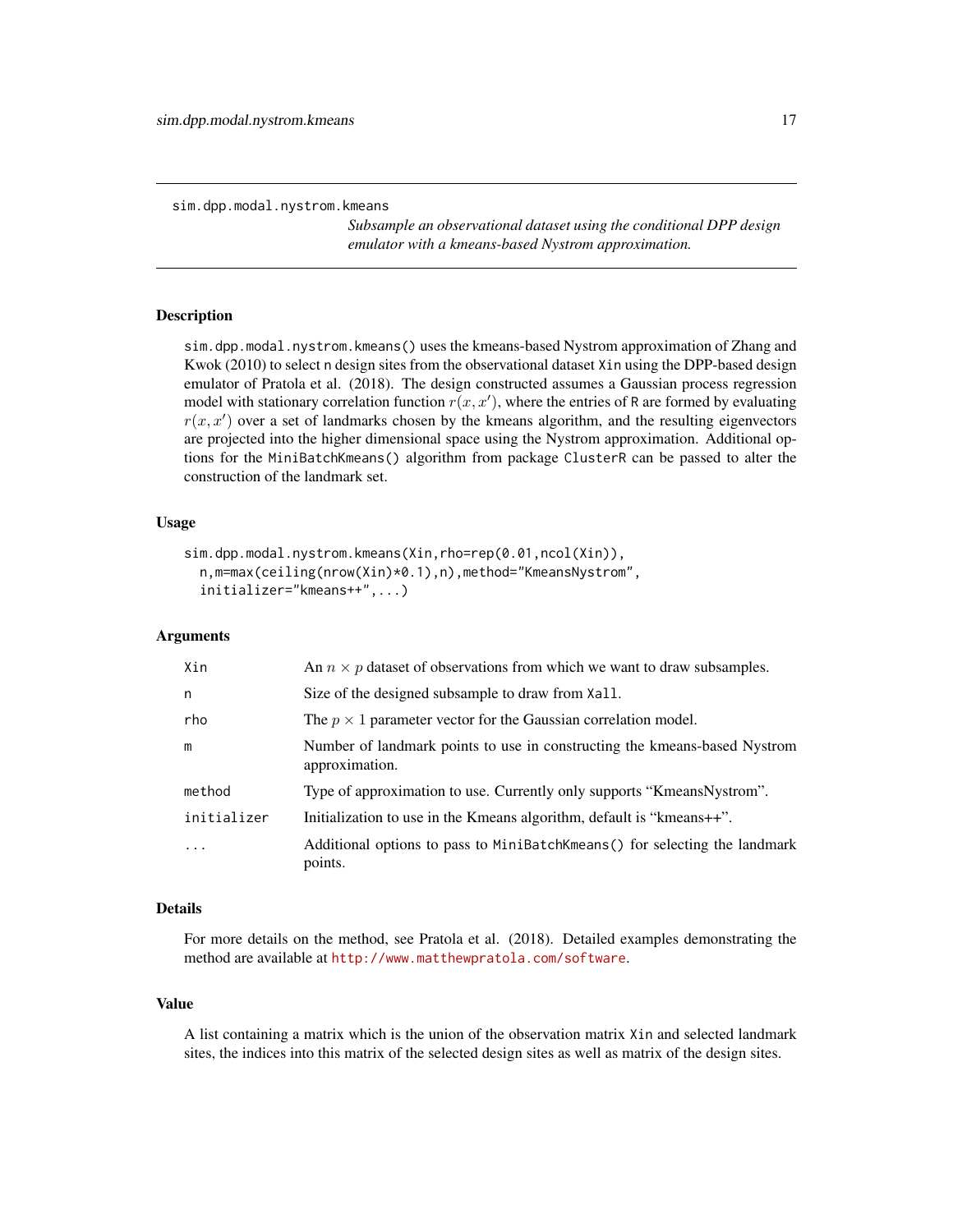#### <span id="page-17-0"></span>References

Pratola, Matthew T., Lin, C. Devon, and Craigmile, Peter. (2018) Optimal Design Emulators: A Point Process Approach. *arXiv:1804.02089*.

Zhang, Kai and Kwok, James T. (2010) Clustered Nystrom method for large scale manifold learning and dimension reduction. *IEEE Transactions on Neural Networks*, 21.10, 1576–1587. doi: [10.1109/](https://doi.org/10.1109/TNN.2010.2064786) [TNN.2010.2064786](https://doi.org/10.1109/TNN.2010.2064786)

#### See Also

[demu-package](#page-1-1) [sim.dpp.modal](#page-8-1) [sim.dpp.modal.nystrom](#page-14-1)

#### Examples

```
library(demu)
```

```
# Fake dataset in 5 dimensions
X=matrix(runif(500*5),ncol=5)
rho=rep(0.01,5)
n=50
samp=sim.dpp.modal.nystrom.kmeans(X,rho,n)
samp$design
```

```
# Could plot the result:
# pchvec=rep(1,nrow(samp$X))
# pchvec[samp$pts]=20
# cexvec=rep(0.1,nrow(samp$X))
# cexvec[samp$pts]=1
# colvec=rep("black",nrow(samp$X))
# colvec[samp$pts]="red"
# pairs(samp$X,pch=pchvec,cex=cexvec,col=colvec,xlim=c(0,1),ylim=c(0,1))
```
<span id="page-17-1"></span>sim.dpp.modal.seq *Draw sequential samples from the conditional DPP given previously sampled points already in the design.*

#### Description

sim.dpp.modal.seq() is similar to sim.dpp.modal but sequentially selects n additional points to add to the design given that the points in curpts are alread in the design from previous sequential iterations. It implements the DPP-based design emulator of Pratola et al. (2018) to draw a sequential sample of n-run additional optimal design points for a Gaussian process regression model with correlation function  $r(x, x')$ , where the entries of R are formed by evaluating  $r(x, x')$  over a grid of candidate locations. As is typical, R is formed based on *all* of the candidate grid points.

#### Usage

```
sim.dpp.modal.seq(curpts, R, n)
```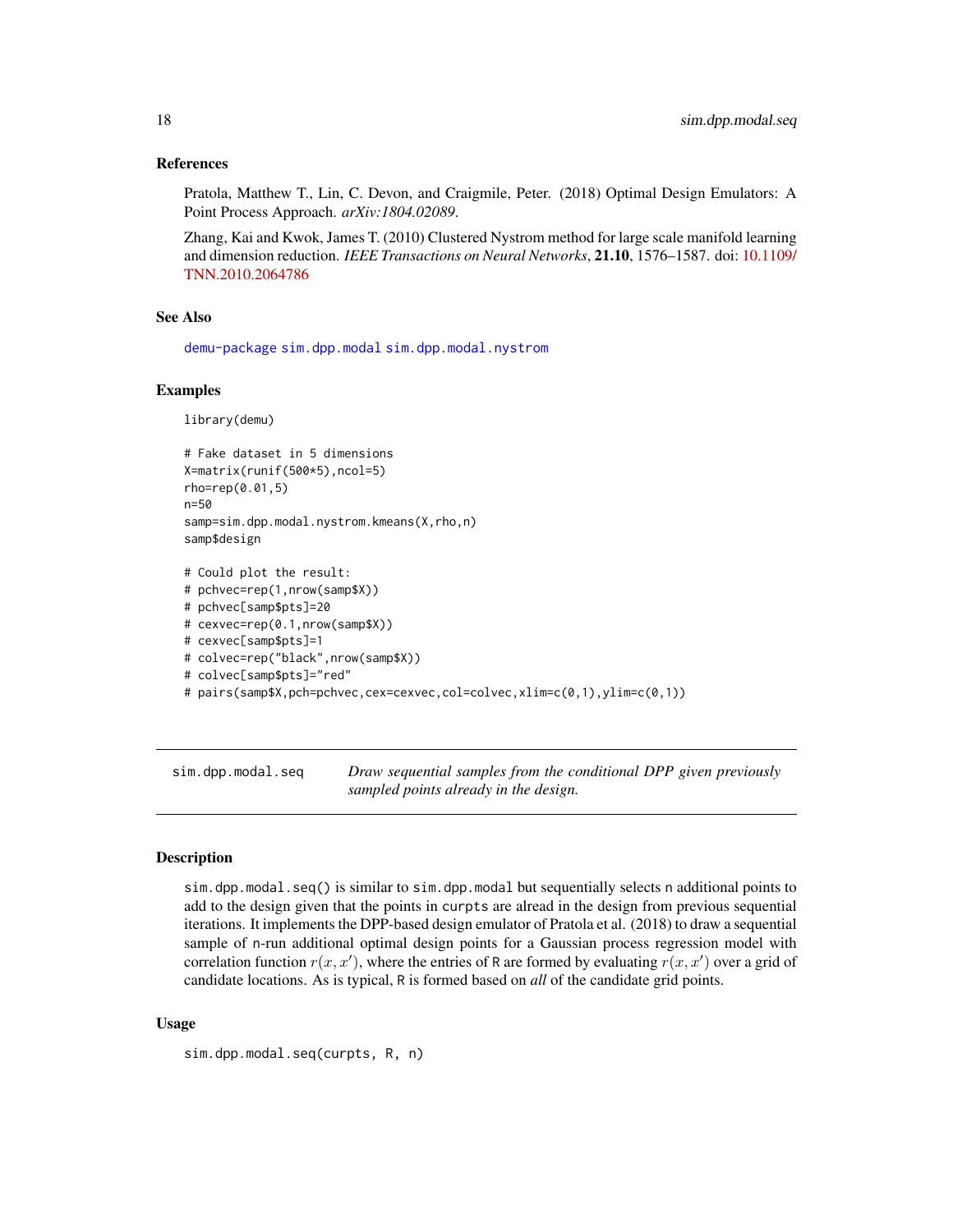#### <span id="page-18-0"></span>Arguments

| curpts | A vector of indices to the candidate points that already appear in the design. |
|--------|--------------------------------------------------------------------------------|
| R      | A correlation matrix evaluated over a grid of candidate design sites.          |
| n,     | Size of the design to sample.                                                  |

## Details

For more details on the method, see Pratola et al. (2018). Detailed examples demonstrating the method are available at <http://www.matthewpratola.com/software>.

#### Value

A vector of indices to add to the existing design sites.

#### References

Pratola, Matthew T., Lin, C. Devon, and Craigmile, Peter. (2018) Optimal Design Emulators: A Point Process Approach. *arXiv:1804.02089*.

#### See Also

[demu-package](#page-1-1) [sim.dpp.modal](#page-8-1) [sim.dpp.modal.fast](#page-10-1)

#### Examples

```
n1=3n2=3
n3=3
rho=rep(1e-10,2)
ngrid=10
```

```
x=seq(0,1,length=ngrid)
X=as.matrix(expand.grid(x,x))
l.d=makedistlist(X)
```

```
# Initial design
R=rhomat(l.d,rho)$R
pts.1=sim.dpp.modal(R,n1)
pts.1.proj=remove.projections(pts.1,X)
```

```
# Next sequential step, removing projections
pts.2=sim.dpp.modal.seq(pts.1.proj$allpts,R,n2)
design=c(pts.1,pts.2$pts.new)
pts.2.proj=remove.projections(design,X)
```

```
# Next sequential step, removing projections
pts.3=sim.dpp.modal.seq(pts.2.proj$allpts,R,n3)
design=c(design,pts.3$pts.new)
```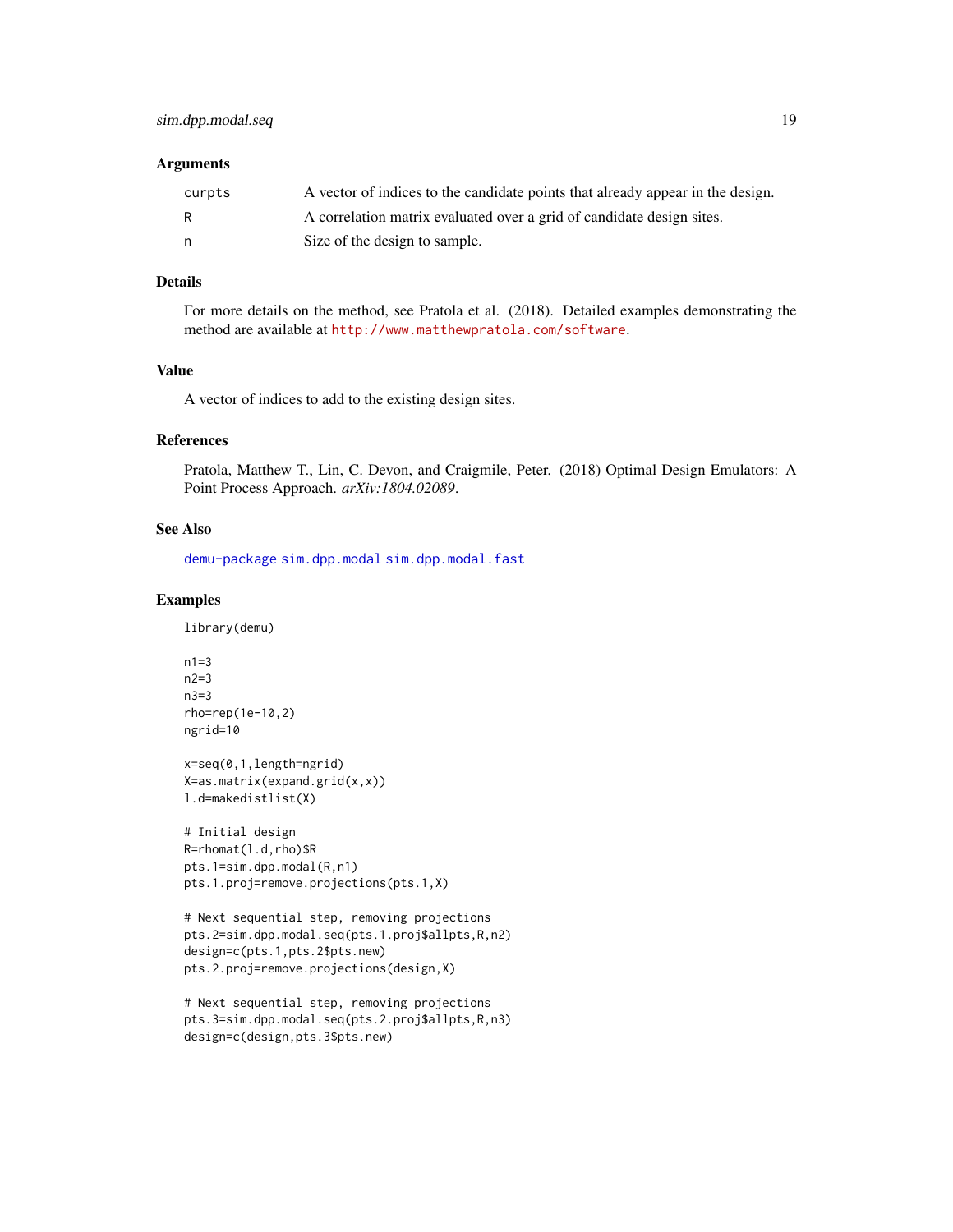```
# Or, starting with the initial design, don't remove projections
pts.2=sim.dpp.modal.seq(pts.1,R,n2)
designB=c(pts.1,pts.2$pts.new)
pts.3=sim.dpp.modal.seq(designB,R,n3)
designB=c(designB,pts.3$pts.new)
# Plot the result:
#par(mfrow=c(1,3))
#plot(X,xlim=c(0,1),ylim=c(0,1),main="Initial Design")
#points(X[pts.1,],pch=20,cex=2)
#
#plot(X,xlim=c(0,1),ylim=c(0,1),main="+3x2 remove projections")
#points(X[design,],pch=20,cex=2)
#
#plot(X,xlim=c(0,1),ylim=c(0,1),main="+3x2 not removing projections")
#points(X[designB,],pch=20,cex=2)
```
<span id="page-19-1"></span>unscalemat *Unscale a matrix back to its original ranges.*

#### Description

unscalemat() is a helper function to rescale a matrix back to its original ranges. Typically this is used to rescale the posterior samples of the parameters back to their original scale.

#### Usage

```
unscalemat(mat,r)
```
#### Arguments

| mat | An $n \times p$ matrix of numbers scaled to the [0, 1] hypercube |
|-----|------------------------------------------------------------------|
|     | An $p \times 2$ matrix of the original ranges of the variables   |

#### Value

A  $n \times p$  matrix with variables rescaled back to their original ranges, as specified by ranges.

#### See Also

[getranges](#page-3-1) [scaledesign](#page-8-2)

<span id="page-19-0"></span>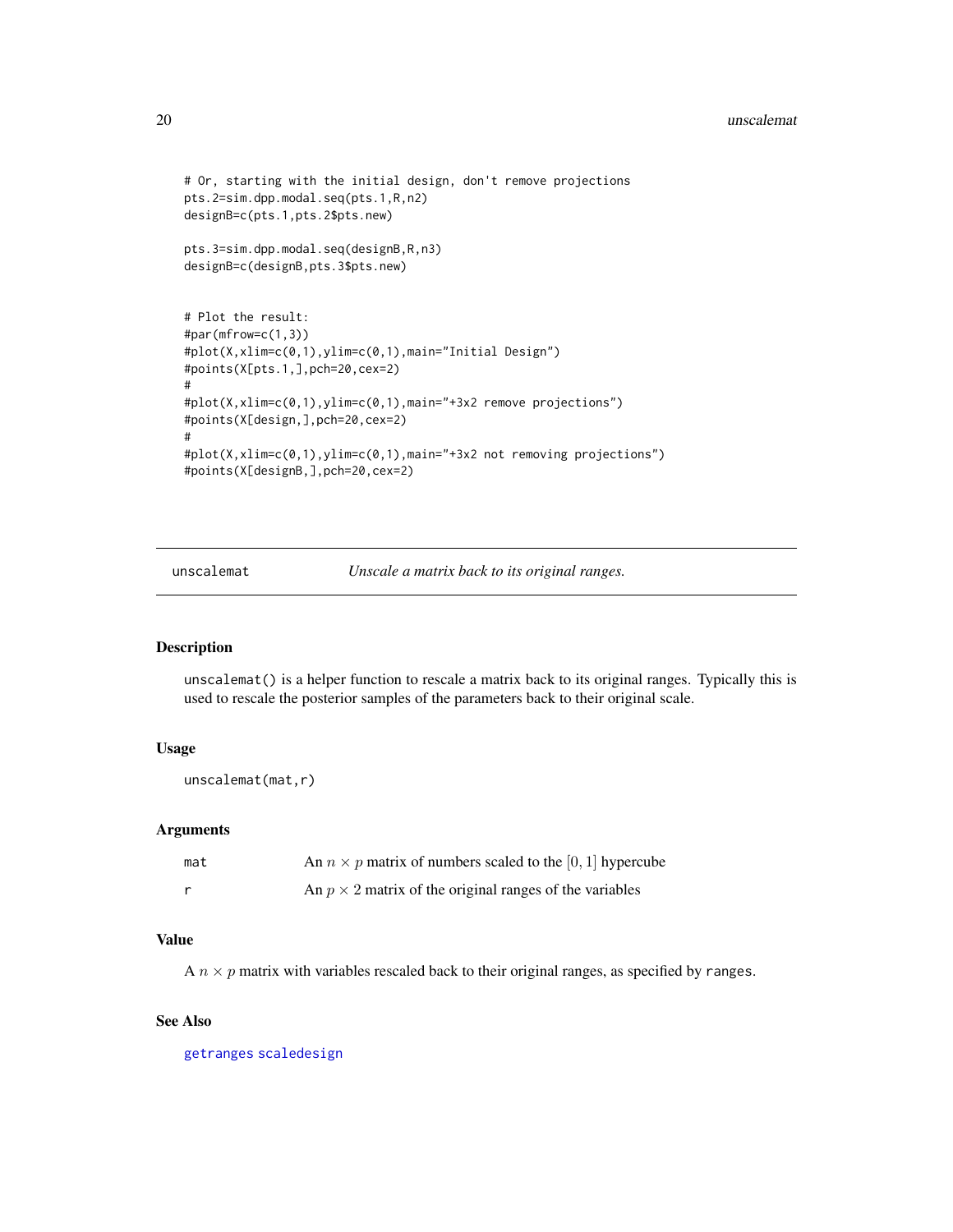#### <span id="page-20-0"></span>wendland1 21

#### Examples

library(demu)

```
design=matrix(runif(10,1,5),ncol=2,nrow=5)
r=getranges(design)
design=scaledesign(design,r)
unscalemat(design,r)
```
<span id="page-20-1"></span>

wendland1 *Calculate the correlation matrix according to the Wendland1 model.*

## Description

wendland1() is a helper function that constructs a correlation matrix according to the Wendland 1 model with lengthscales given by the parameter vector theta. The design must have been already formated in distlist format using the function makedistlist().

#### Usage

wendland1(l.d,theta)

#### Arguments

| 1.d   | Current design distance matrices in distlist format |
|-------|-----------------------------------------------------|
| theta | A vector of range parameters                        |

#### Value

A list containing the constructed correlation matrix.

#### See Also

[demu-package](#page-1-1) [rhomat](#page-7-1) [matern32](#page-4-1) [matern52](#page-5-1) [wendland2](#page-21-1) [generalized.wendland](#page-2-1)

#### Examples

```
design=matrix(runif(10,0,1),ncol=2,nrow=5)
theta=rep(0.3,2)
l.d=makedistlist(design)
R=wendland1(l.d,theta)$R
R
```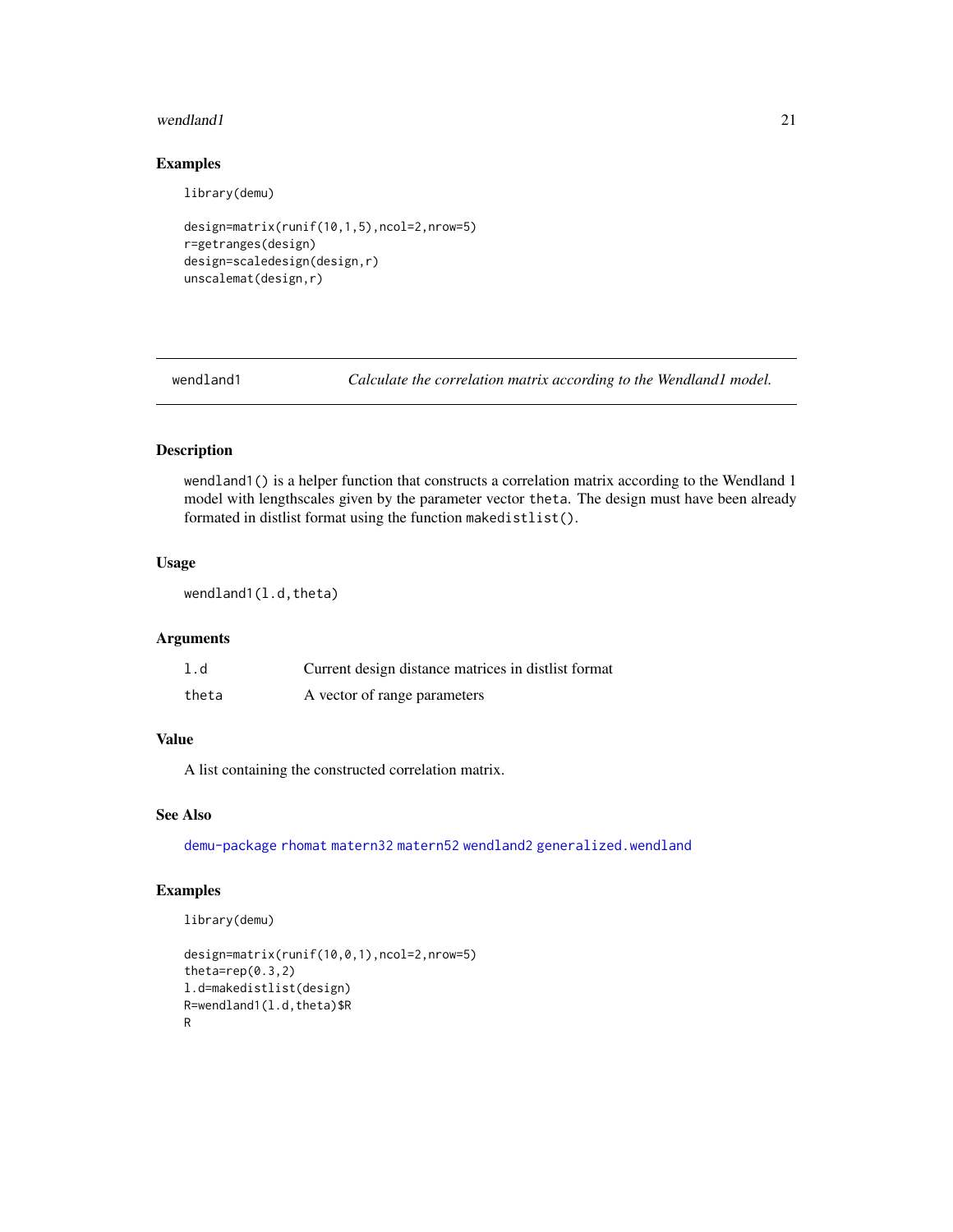#### <span id="page-21-1"></span><span id="page-21-0"></span>Description

wendland2() is a helper function that constructs a correlation matrix according to the Wendland 2 model with lengthscales given by the parameter vector theta. The design must have been already formated in distlist format using the function makedistlist().

#### Usage

wendland2(l.d,theta)

#### Arguments

| 1.d   | Current design distance matrices in distlist format |
|-------|-----------------------------------------------------|
| theta | A vector of range parameters                        |

## Value

A list containing the constructed correlation matrix.

#### See Also

[demu-package](#page-1-1) [rhomat](#page-7-1) [matern32](#page-4-1) [matern52](#page-5-1) [wendland1](#page-20-1) [generalized.wendland](#page-2-1)

#### Examples

```
library(demu)
```

```
design=matrix(runif(10,0,1),ncol=2,nrow=5)
theta=rep(0.3,2)
l.d=makedistlist(design)
R=wendland2(l.d,theta)$R
R
```